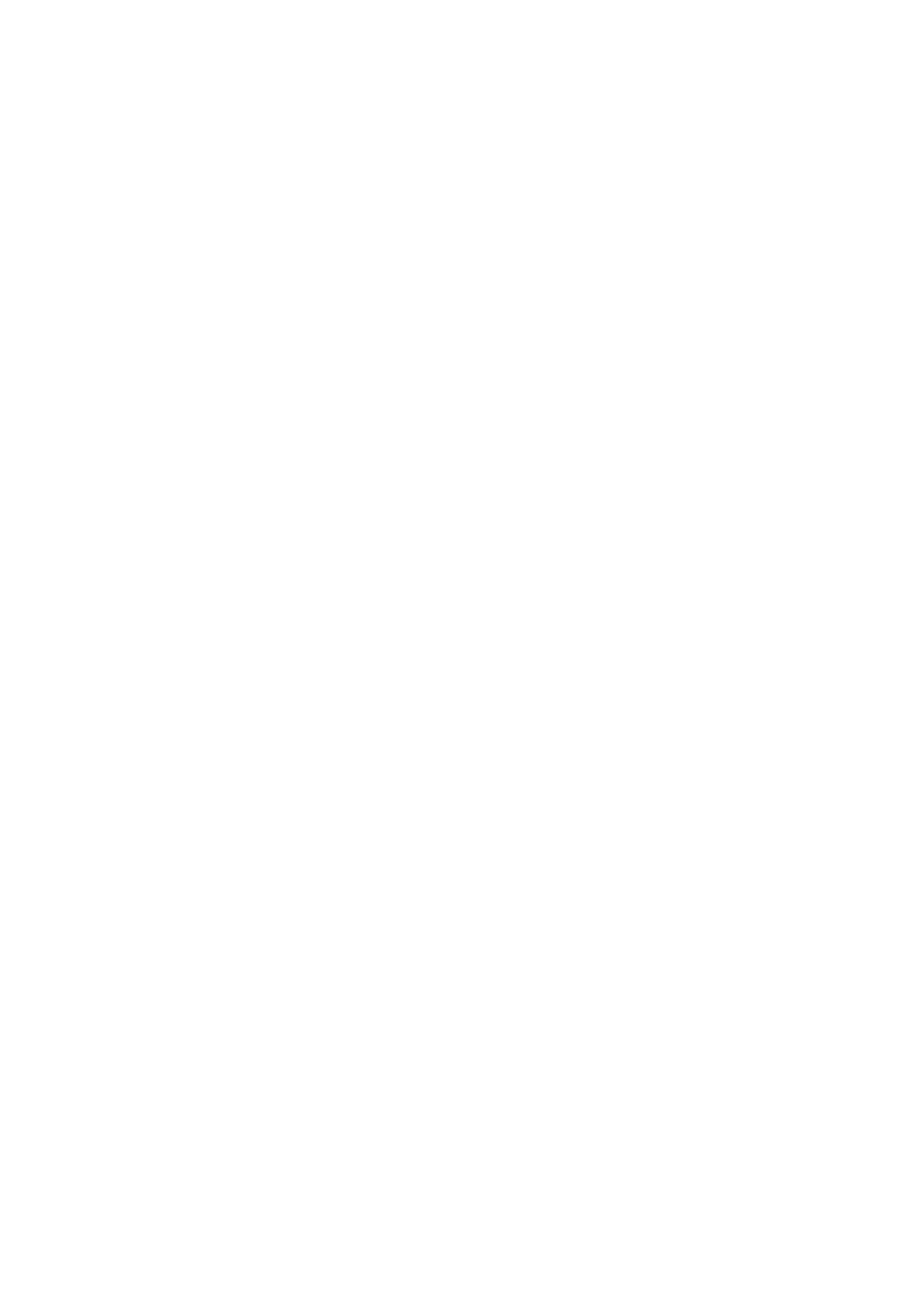## Misuse of Drugs Act 1981

## **Contents**

## Part I — Preliminary

| 1.               | Short title                                          |                                           |
|------------------|------------------------------------------------------|-------------------------------------------|
| 2.               | Commencement                                         |                                           |
| 3.               | Terms used                                           |                                           |
| 3A.              | Approved analysts and botanists                      |                                           |
| 3B.              | Specified drugs                                      | $\frac{2}{2}$ $\frac{2}{5}$ $\frac{5}{5}$ |
| $\overline{4}$ . | Drugs and plants to which Act applies                |                                           |
| 5A.              | Authority required for some investigations           | 6                                         |
| 5B.              | Authorisation under Medicines and Poisons            |                                           |
|                  | Act 2014                                             | 6                                         |
|                  | <b>Part VI</b> — General                             |                                           |
| 31.              | Undercover officers                                  | 8                                         |
| 32.              | No limitation                                        | 8                                         |
| 32A.             | Drug trafficking                                     | 8                                         |
| 33.              | Attempts, conspiracies, incitements and              |                                           |
|                  | accessories after the fact                           | 10                                        |
| 34.              | Penalties                                            | 12                                        |
| 35.              | Criminal liability of company officers               | 15                                        |
| 37.              | Proof of exceptions                                  | 15                                        |
| 38.              | Certificate of approved analyst or approved          |                                           |
|                  | botanist                                             | 15                                        |
| 38A.             | Accused may obtain copy of certificate               | 16                                        |
| 38B.             | Accused may object to use of certificate             | 17                                        |
| 38C.             | Order for costs of approved analyst or approved      |                                           |
|                  | botanist                                             | 17                                        |
| 38D.             | Evidence of contents of standard                     | 17                                        |
| 39.              | Delegation by Commissioner                           | 18                                        |
| 40.              | Civil liability of persons acting under this Act     | 18                                        |
| 41.              | Regulations                                          | 18                                        |
| 42.              | Amendment of certain schedules                       | 19                                        |
| 42A.             | Annual report to Minister on Part 4A                 | 20                                        |
| 42B.             | Review of Part 4A                                    | 21                                        |
|                  | Schedule VII — Amounts of                            |                                           |
|                  | prohibited drugs for purposes of<br>drug trafficking |                                           |

## Notes

| Compilation table                            |    |
|----------------------------------------------|----|
| Provisions that have not come into operation | 28 |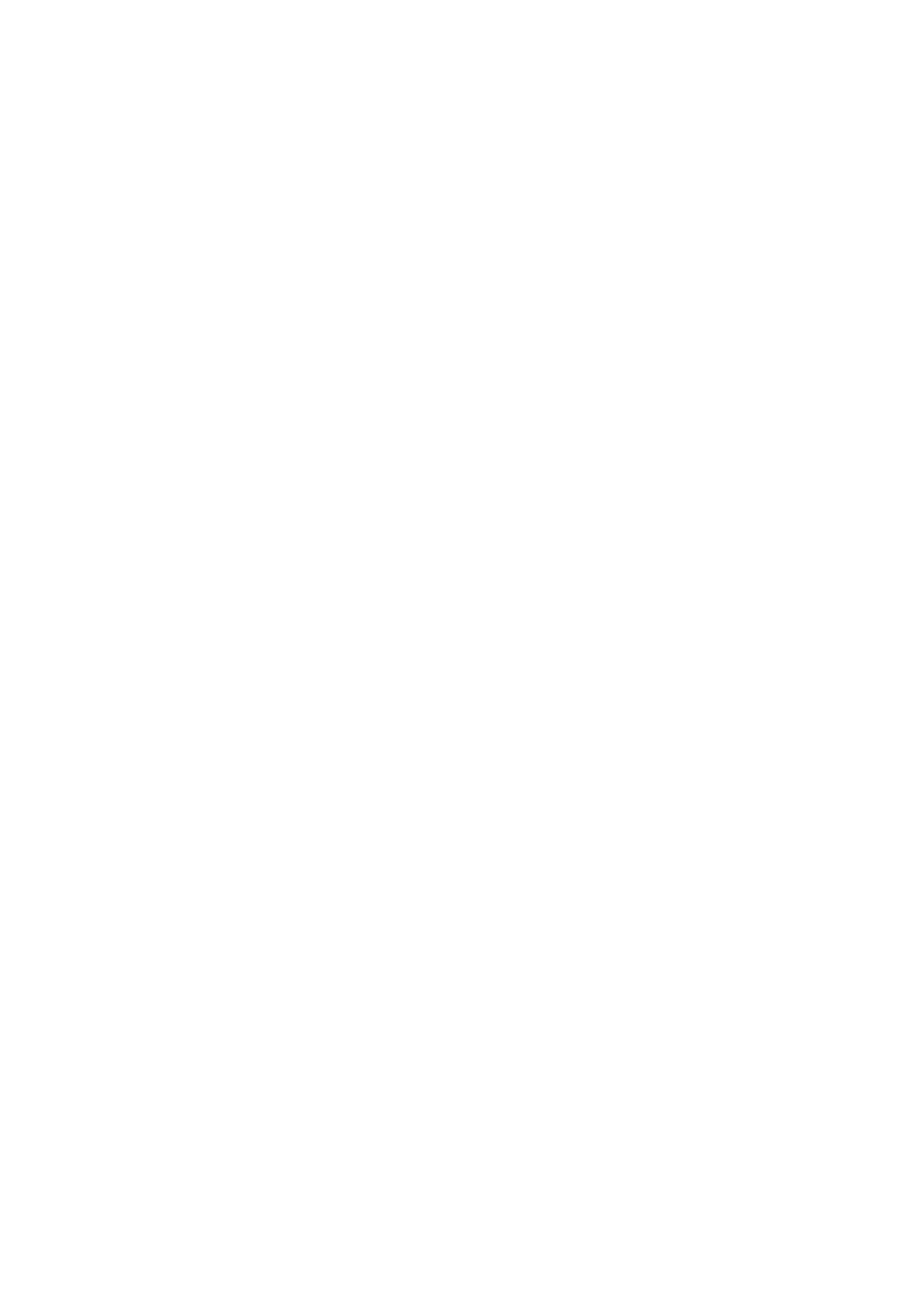Western Australia

## Misuse of Drugs Act 1981

An Act to prevent the misuse of certain drugs and plants and to provide for matters incidental thereto or connected therewith.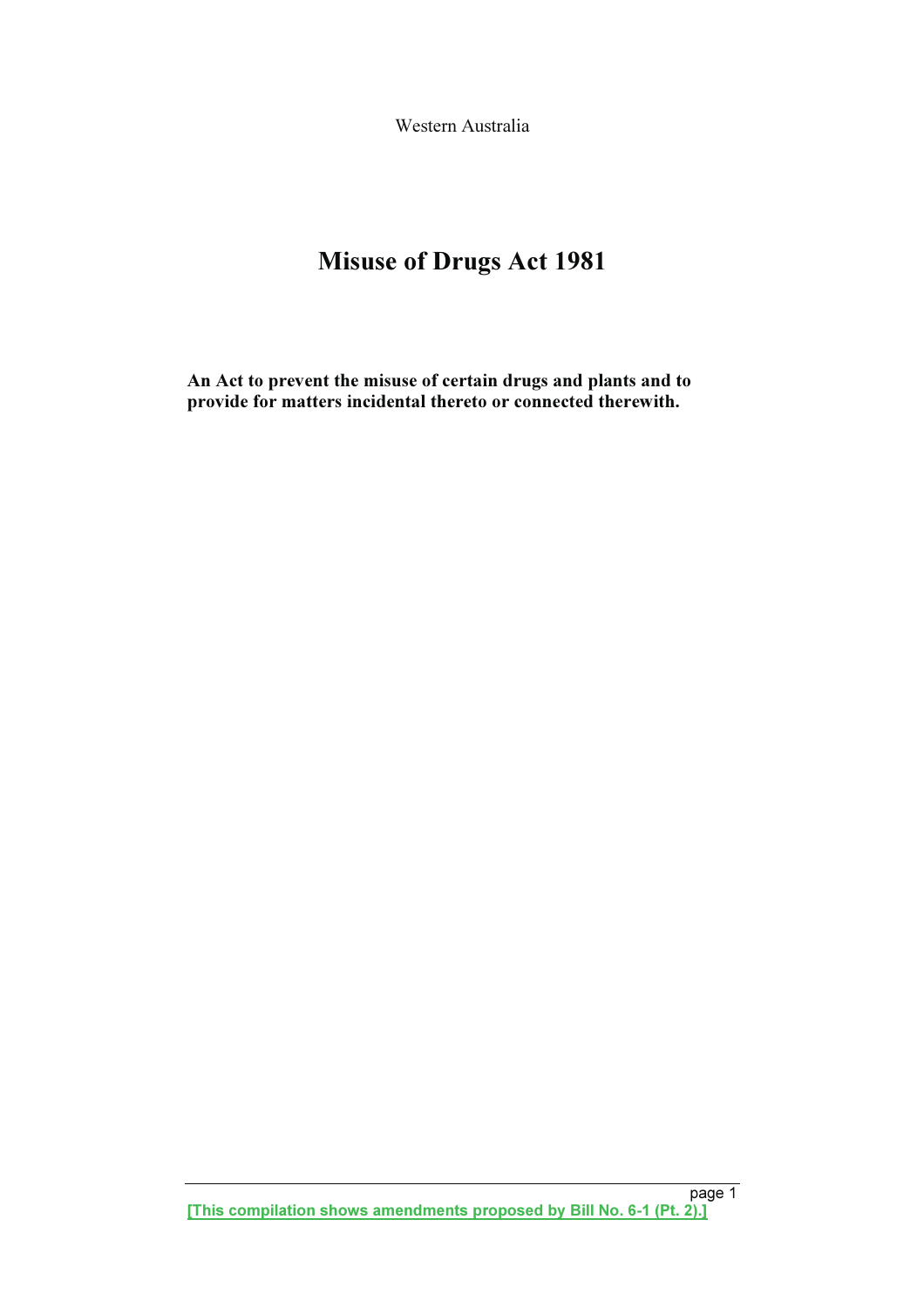## Part I — Preliminary

#### 1. Short title

This Act may be cited as the *Misuse of Drugs Act 1981*<sup>1</sup>.

#### 2. Commencement

 This Act shall come into operation on a day to be fixed by proclamation $\frac{1}{1}$ .

#### 3. Terms used

(1) In this Act, unless the contrary intention appears —

adult means a person who has reached 18 years of age;

analyst means analyst registered under section 203 of the Health (Miscellaneous Provisions) Act 1911;

#### approved analyst means —

- (a) a person declared under section 3A to be an approved analyst; or
- (b) a person belonging to a class prescribed for the purposes of this definition;

approved botanist means a botanist declared under section 3A to be an approved botanist;

authorised prescription means a prescription issued by a prescriber as those terms are defined in the Medicines and Poisons Act 2014 section 7(1);

**botanist** means a person who —

- (a) holds a science degree in, or to a major extent in, botany awarded by —
	- (i) a university in Australia; or
	- (ii) a prescribed university;

and

 (b) has had not less than 2 years practical experience in plant taxonomy;

cannabis means plant of the genus Cannabis (by whatever name designated) or part of that plant;

cannabis resin means separated resin, whether crude or purified, obtained from cannabis;

category 1 item has the meaning given in section 12;

category 2 item has the meaning given in section 12;

child means a person who is under 18 years of age;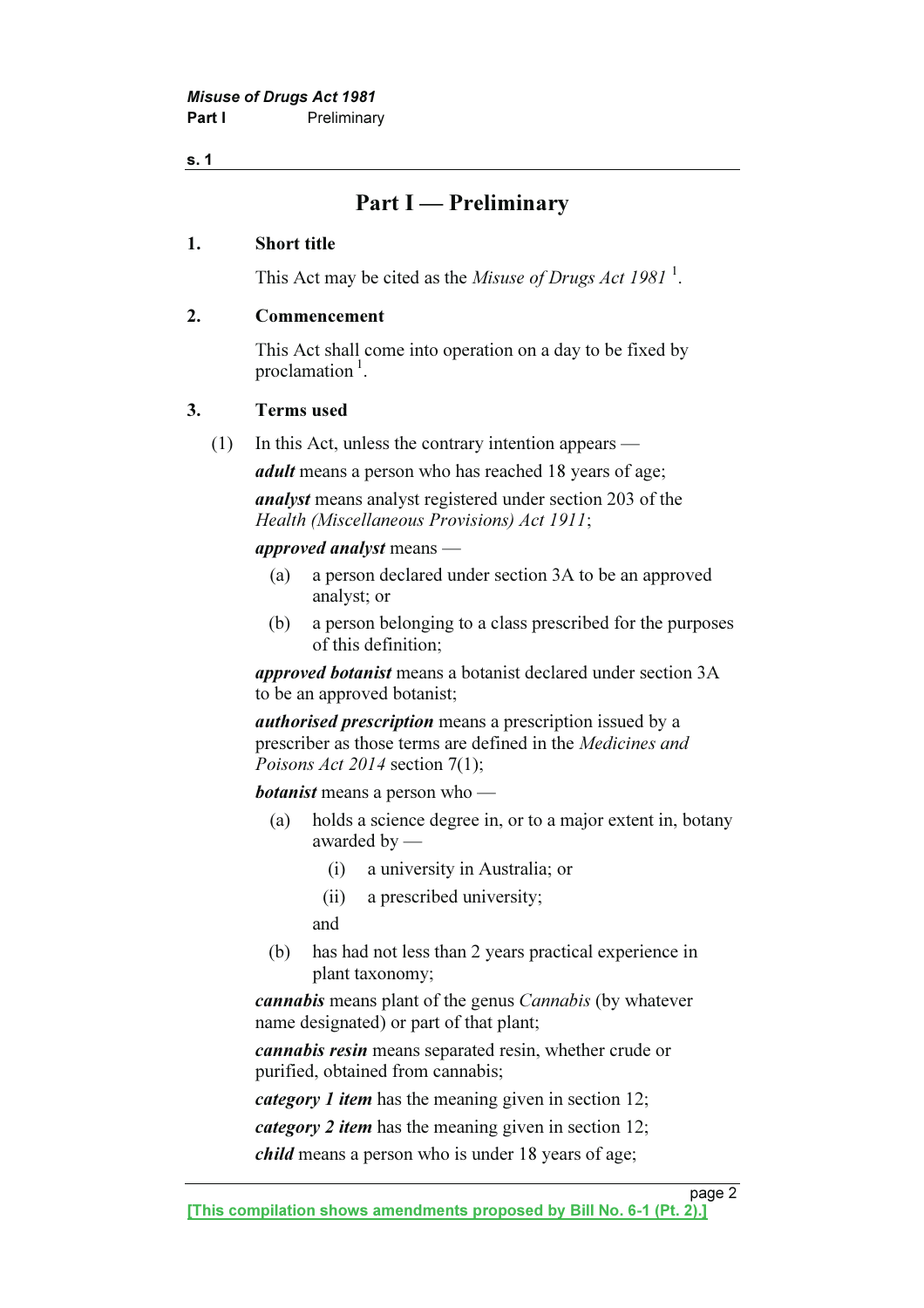Commissioner means the Commissioner of Police appointed under the Police Act 1892;

dangerous substance means a substance (other than a prohibited drug or prohibited plant) that is noxious or volatile;

drug of addiction means —

- (a) a Schedule 8 poison as defined in the Medicines and Poisons Act 2014 section 3; or
- (b) a Schedule 9 poison as defined in the Medicines and Poisons Act 2014 section 3;

heroin means the drug commonly known as heroin and includes any substance containing diacetylmorphine or its salts and any preparation, admixture or extract containing diacetylmorphine or any such salt;

industrial hemp has the meaning given to that term in section 3(1) of the *Industrial Hemp Act 2004*;

industrial hemp seed has the meaning given to that term in section 3(1) of the *Industrial Hemp Act 2004*;

medical practitioner means a person registered under the Health Practitioner Regulation National Law (Western Australia) in the medical profession;

methylamphetamine means the prohibited drug referred to in Schedule VII item 8;

opium means spontaneously coagulated juice obtained from the capsules of the opium poppy Papaver somniferum;

processed industrial hemp means any product made from industrial hemp or industrial hemp seed that —

- (a) does not contain more than 0.35% of tetrahydrocannabinol; and
- (b) does not contain viable whole cannabis seed; and
- (c) is not manufactured in a form to be inhaled;

*prohibited drug* means drug to which this Act applies by virtue of section 4;

prohibited plant means plant to which this Act applies by virtue of section 4, or part of that plant;

sample, in relation to any thing, means a sample of the thing taken by an approved analyst or an approved botanist under section 26A(a);

simple offence means simple offence under this Act;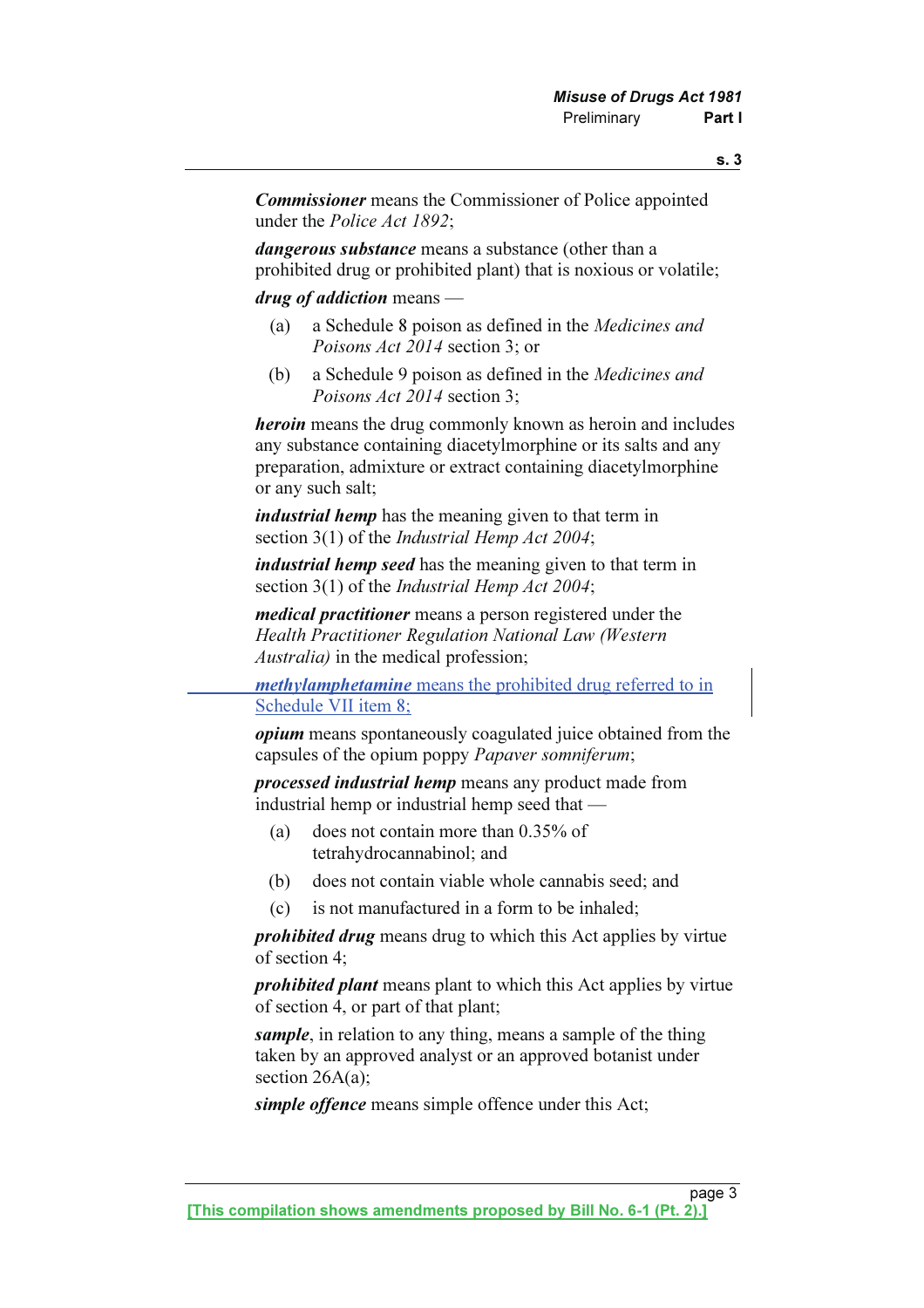specified drug means a substance that is prescribed to be a specified drug by regulations made under section 3B;

summary court means court of summary jurisdiction constituted by a magistrate sitting alone;

to cultivate, in relation to a prohibited plant, includes to grow, sow or scatter the seed produced by, or to plant, nurture, tend or harvest, the prohibited plant;

to possess includes to control or have dominion over, and to have the order or disposition of, and inflections and derivatives of the verb "to possess" have correlative meanings;

to *supply* includes to deliver, dispense, distribute, forward, furnish, make available, provide, return or send, and it does not matter that something is supplied on behalf of another or on whose behalf it is supplied;

undercover officer means a participant or a corresponding participant as those terms are defined in the Criminal Investigation (Covert Powers) Act 2012 section 5;

undercover operation means an authorised operation or corresponding authorised operation as those terms are defined in the Criminal Investigation (Covert Powers) Act 2012 section 5.

*vehicle* includes aircraft, hovercraft, vessel and any other means of transportation;

 (2) In the case of liquid preparations, percentages shall, unless other provision in that behalf is made by the regulations, be calculated on the basis that a preparation containing 1% of a substance means a preparation in which one gram of the substance, if a solid, or one ml of the substance, if a liquid, is contained in every 100 ml of the preparation, and so in proportion for any greater or lesser percentage.

 [Section 3 amended by No. 50 of 1990 s. 7; No. 20 of 1991 s. 57; No. 32 of 1994 s. 3(2); No. 44 of 1995 s. 4; No. 3 of 1998 s. 3; No. 9 of 2003 s. 28; No. 1 of 2004 s. 50; No. 4 of 2004 s. 58; No. 59 of 2004 s. 141; No. 62 of 2004 s. 4; No. 50 of 2006 Sch. 3 cl. 15; No. 22 of 2008 Sch. 3 cl. 37; No. 42 of 2009 s. 21; No. 35 of 2010 s. 118; No. 45 of 2010 s. 5; No. 56 of 2011 s. 4; No. 55 of 2012 s. 118; No. 13 of 2014 s. 166; No. 19 of 2016 s. 101; No. 47 of 2016 s. 4; Misuse of Drugs Amendment (Methylamphetamine Offences) Bill 2017 cl. 4.]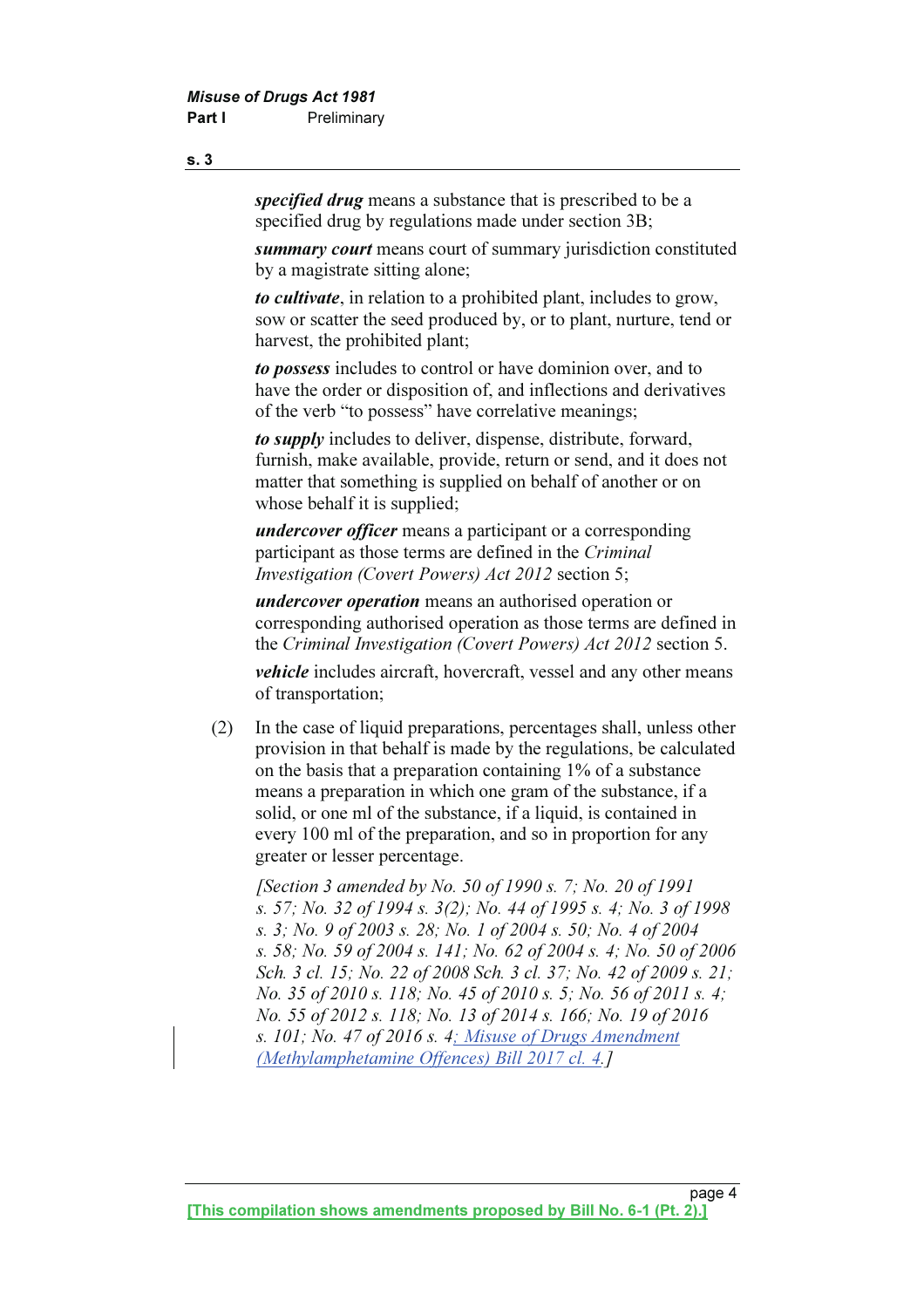#### 3A. Approved analysts and botanists

- (1) The Commissioner may by notice published in the Gazette declare —
	- (a) an analyst to be an approved analyst for the purposes of this Act; or
	- (b) a botanist to be an approved botanist for the purposes of this Act.
- (2) The Commissioner may by further notice published in the Gazette amend or revoke a notice under this section.

[Section 3A inserted by No. 44 of 1995 s. 5.]

#### 3B. Specified drugs

- (1) The Governor may, on the recommendation of the Minister and the Minister responsible for administering the Medicines and Poisons Act 2014, make regulations prescribing a substance to be a specified drug for the purposes of this Act.
- (2) A recommendation that a substance be prescribed to be a specified drug may only be made if the relevant Minister is satisfied that there is high propensity for the substance to be misused, abused, used illicitly or diverted for the manufacture of a substance with a high propensity for misuse, abuse or illicit use.

[Section 3B inserted by No. 13 of  $2014$  s. 167.]

#### 4. Drugs and plants to which Act applies

- (1) Subject to subsection (4), the drugs to which this Act applies are —
	- (a) drugs of addiction; and
	- (b) specified drugs; and
	- (c) whether or not they are also drugs of addiction or specified drugs, the drugs specified in Schedule I.
- (2) Subject to subsection (3), the plants to which this Act applies are —
	- (a) plants from which a drug of addiction may be obtained, derived or manufactured; and
	- (b) whether or not they are also plants referred to in paragraph (a), the plants specified in Schedule II.

page 5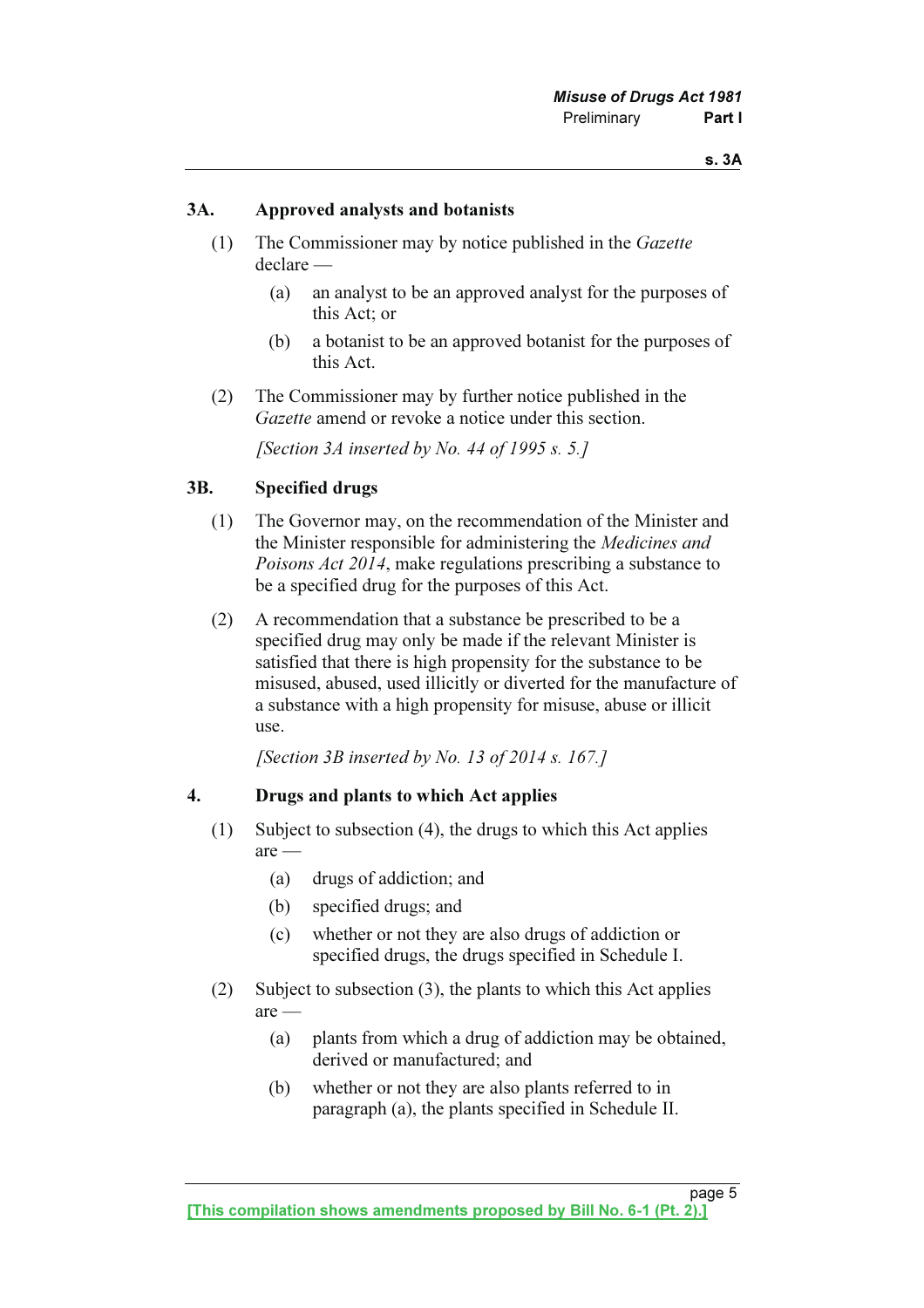#### s. 5A

- (3) This Act does not apply to the non-viable seeds of the opium poppy Papaver somniferum.
- (4) This Act does not apply to processed industrial hemp.

[Section 4 amended by No. 1 of 2004 s. 51; No. 13 of 2014] s. 168.]

#### 5A. Authority required for some investigations

This Act is subject to the *Criminal Appeals Act 2004* section 46C.

[Section 5A inserted by No. 9 of 2012 s. 10.]

#### 5B. Authorisation under Medicines and Poisons Act 2014

(1) In this section —

**appropriate licence** has the meaning given in the *Medicines and* Poisons Act 2014 section 12;

**appropriate permit** has the meaning given in the *Medicines and* Poisons Act 2014 section 12;

professional authority has the meaning given in the Medicines and Poisons Act 2014 section 3.

- (2) For the purposes of this Act the manufacture or preparation of a prohibited drug is authorised under the Medicines and Poisons Act 2014 if the prohibited drug is manufactured —
	- (a) under an appropriate licence or a professional authority; and
	- (b) in accordance with regulations made under that Act.
- (3) For the purposes of this Act, the sale or supply of a prohibited drug is authorised under the *Medicines and Poisons Act 2014* if the prohibited drug is supplied —
	- (a) under an appropriate licence, an appropriate permit or a professional authority; and
	- (b) in accordance with regulations made under that Act.
- (4) For the purposes of this Act, a person is authorised under the Medicines and Poisons Act 2014 to manufacture, prepare, sell or supply a prohibited drug if —
	- (a) the person
		- (i) holds an appropriate licence or an appropriate permit that authorises the manufacture or supply of the drug; or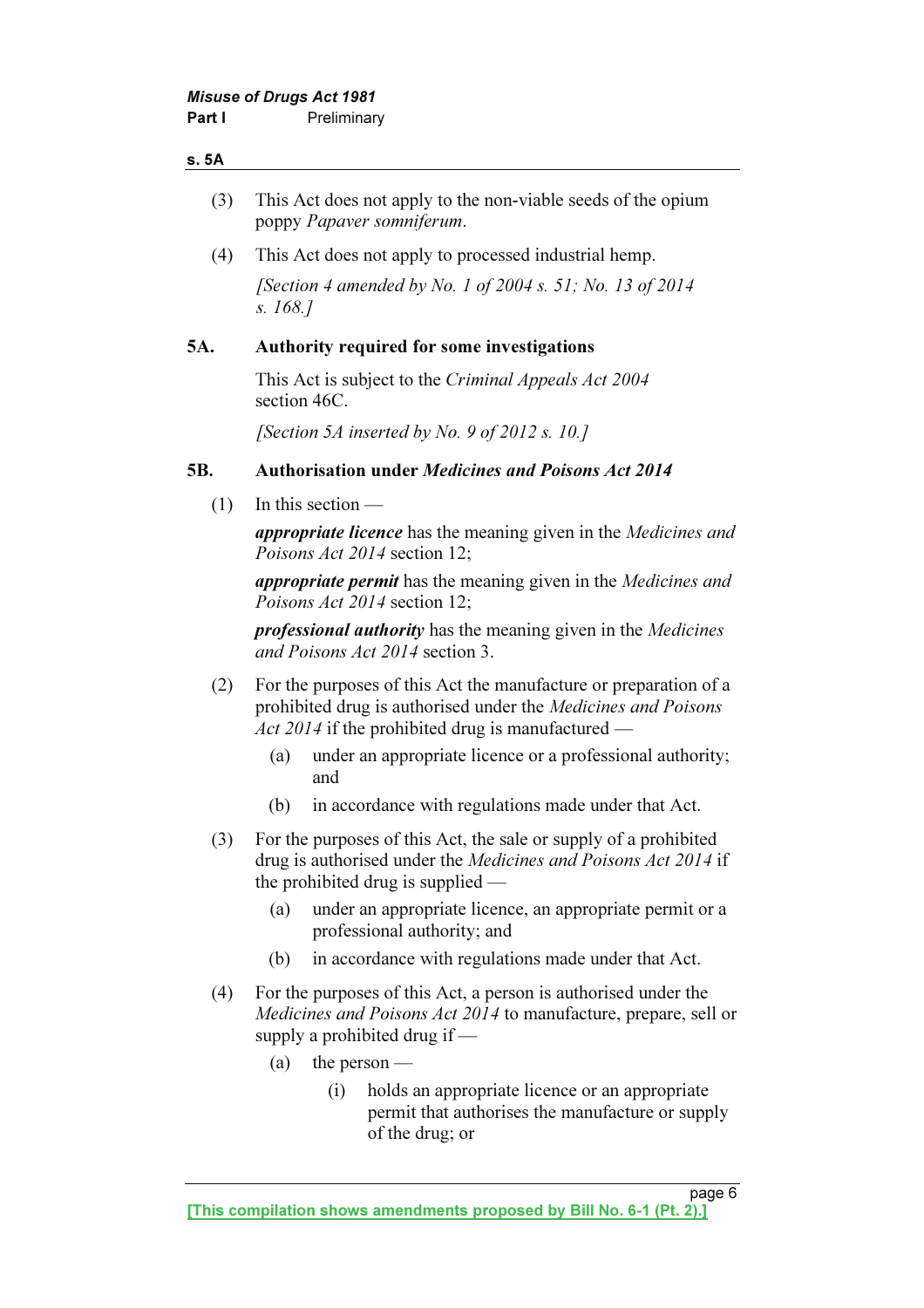- (ii) is authorised by a professional authority to manufacture or supply the drug; or
- (iii) is an employee or agent of a person referred to in subparagraph (i) or (ii);

and

- (b) the manufacture, preparation, sale or supply is in accordance with the licence, permit or authority.
- (5) For the purposes of this Act, a person is authorised under the Medicines and Poisons Act 2014 to possess a prohibited drug  $if -$ 
	- (a) the drug is a Schedule 4 or 8 poison as defined in the Medicines and Poisons Act 2014 section 3 and possession of the drug by the person would not be an offence under the Medicines and Poisons Act 2014 section 14(4); or
	- (b) the drug is a Schedule 9 poison as defined in the Medicines and Poisons Act 2014 section 3 and possession of the drug by the person would not be an offence under Medicines and Poisons Act 2014 section 17.
- (6) For the purposes of this Act a person is authorised under the Medicines and Poisons Act 2014 to use a prohibited drug if the drug is prescribed for the person by the holder of a professional authority who is authorised under the Medicines and Poisons Act 2014 to prescribe the drug to the person and the use is in accordance with the instructions of the prescriber.
- (7) For the purposes of this Act, an investigator as defined in the Medicines and Poisons Act 2014 section 3 is authorised to supply, obtain or possess a prohibited drug if the drug is supplied, obtained or possessed in the course of conducting an investigation under that Act.

[Section 5B inserted by No. 13 of 2014 s. 169.]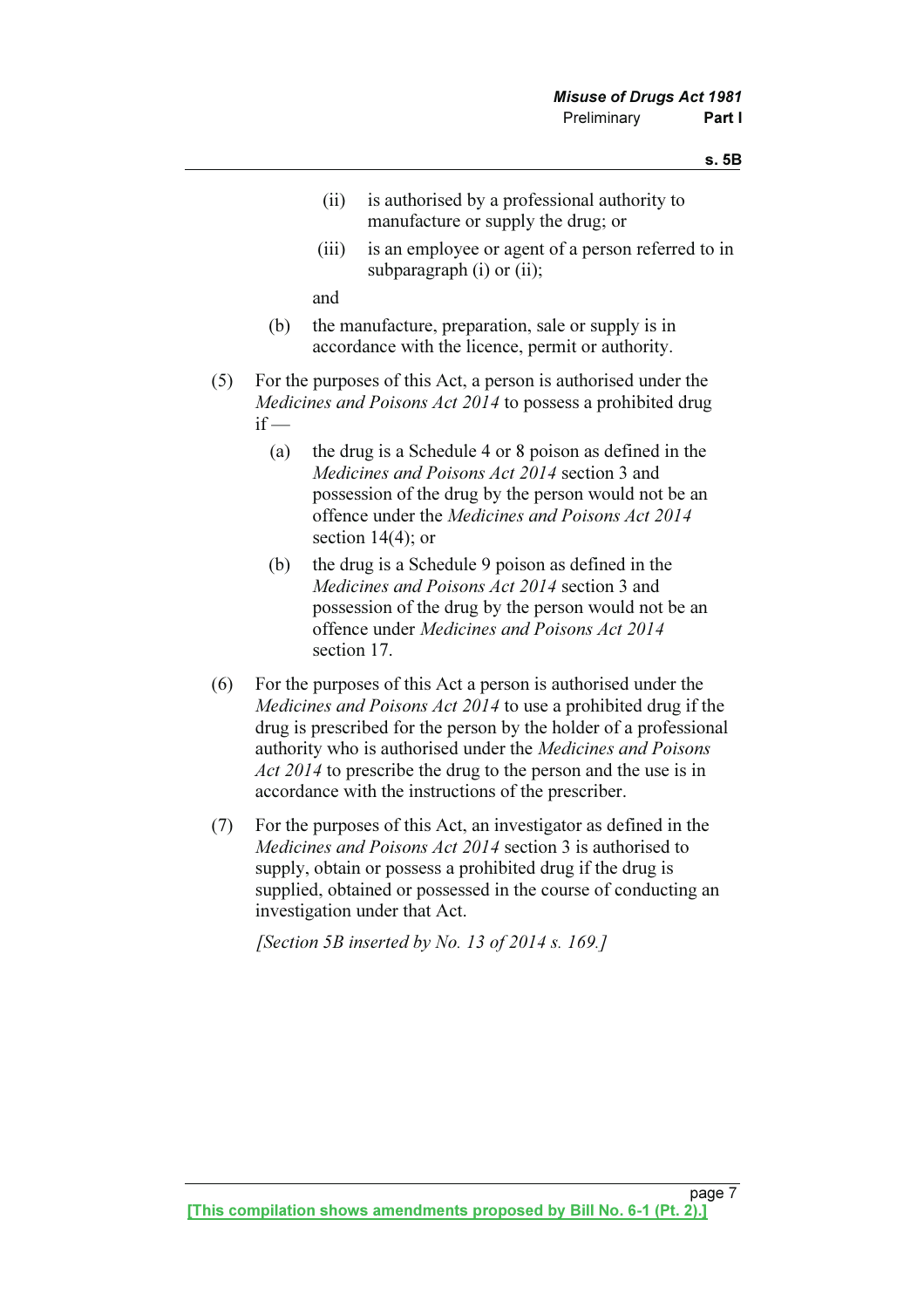## Part VI — General

#### 31. Undercover officers

- (1) An undercover officer who is not a police officer commits a simple offence if, after having been warned under subsection (2), the officer acquires a prohibited drug or prohibited plant while acting in the course of an undercover operation and does not deliver the prohibited drug or prohibited plant to a police officer as soon as is reasonably practicable after that acquisition.
- (2) The Commissioner must warn in writing an undercover officer who is not a police officer that if, having acquired a prohibited drug or prohibited plant whilst acting in the course of an undercover operation, that undercover officer does not deliver the prohibited drug or prohibited plant to a police officer as soon as is reasonably practicable after that acquisition, that undercover officer commits a simple offence under subsection  $(1)$ .

[Section 31 inserted by No. 55 of 2012 s. 120.]

#### 32. No limitation

A prosecution for an offence may be brought at any time.

### 32A. Drug trafficking

- $(1)$  If a person is convicted of
	- (a) a serious drug offence and has, during the period of 10 years ending on the day, or the first of the days, as the case requires, on which the serious drug offence was committed, been convicted of 2 or more —
		- (i) serious drug offences; or
		- (ii) external serious drug offences; or
		- (iii) offences, one or more of which are serious drug offences and one or more of which are external serious drug offences;
		- or
	- (b) a serious drug offence in respect of
		- (i) a prohibited drug in a quantity which is not less than the quantity specified in Schedule VII in relation to the prohibited drug; or

page 8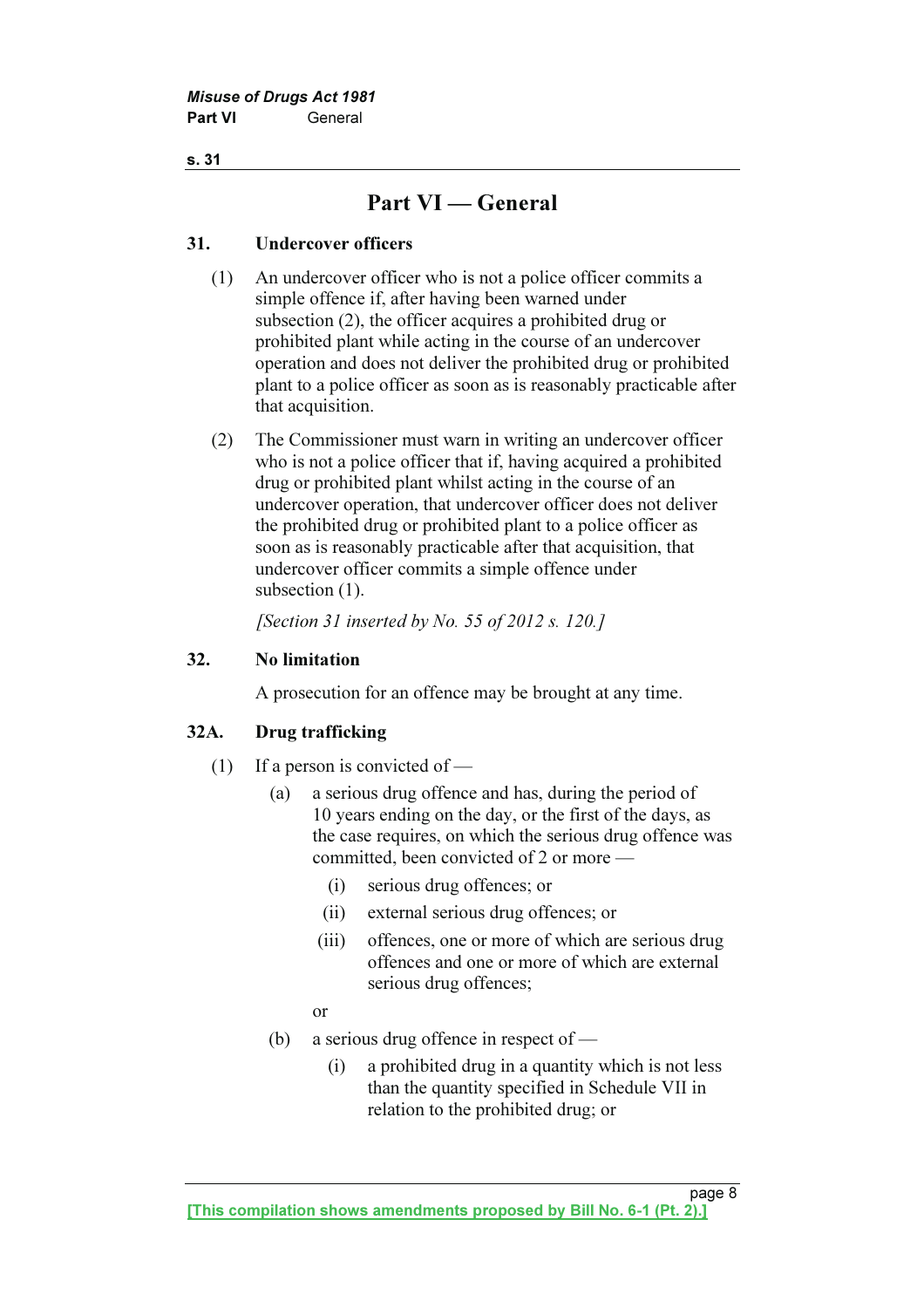(ii) prohibited plants in a number which is not less than the number specified in Schedule VIII in relation to the particular species or genus to which those prohibited plants belong;

or

 (c) a relevant drug offence and, at the time of the commission of the offence, was a member of a declared criminal organisation,

 the court convicting the person of the serious drug offence first referred to in paragraph (a), or the serious drug offence referred to in paragraph (b), or the relevant drug offence referred to in paragraph (c), as the case requires, shall on the application of the Director of Public Prosecutions or a police prosecutor declare the person to be a drug trafficker.

- (2) An application for a declaration under subsection (1) may be made at the time of the conviction giving rise to that application or at any time within 6 months from the day of that conviction, and more than one such application may be made in respect of that conviction.
- (3) In this section —

declared criminal organisation has the meaning given in the Criminal Organisations Control Act 2012 section 3(1);

#### external serious drug offence means —

- (a) offence against a law of the Commonwealth, of another State, or of a Territory, which offence is prescribed to correspond to a crime under section  $6(1)$ ,  $7(1)$  or 33(1)(a) or, under section 33(2), conspiring to commit a crime under section 6(1) or 7(1); or  $7(1)$ ;  $7(1)$ ,  $33(1)(a)$  or  $33(2)(a)$ ; or
- (b) offence against
	- (i) the repealed section 233B of the Customs Act 1901 of the Commonwealth; or
	- (ii) a law of the Commonwealth, which offence is prescribed to correspond to an offence against that repealed section;

member, of a declared criminal organisation, has the meaning given in the Criminal Organisations Control Act 2012 section  $3(1)$ ;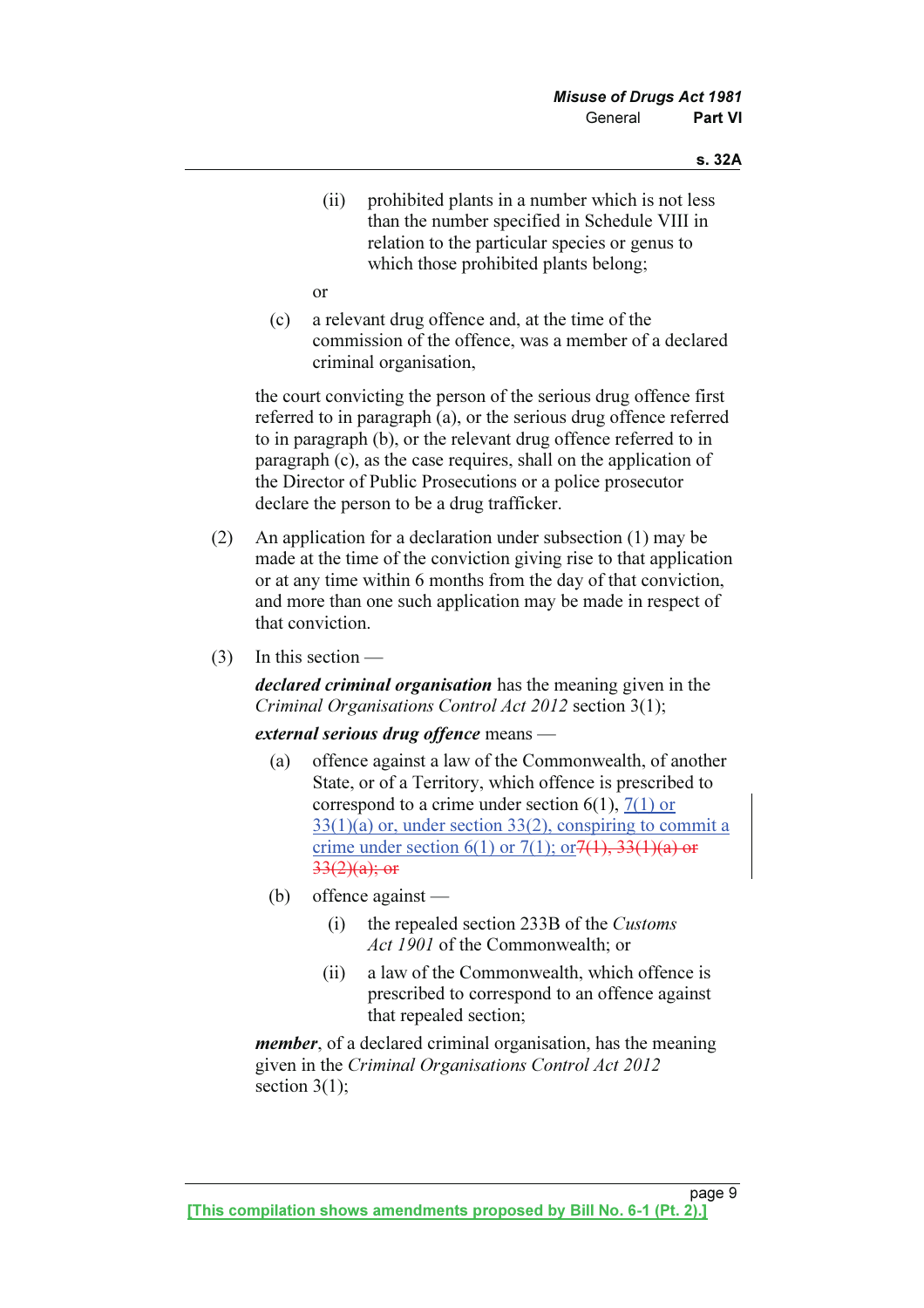relevant drug offence means an offence under any of the following provisions —

- (a) section  $5(1)(a)(i)$ ;
- (b) section  $5(1)(c)$ , where the premises are used for the purpose referred to in section  $5(1)(a)(i)$ ;
- (c) sections  $6(1)$ ,  $7(1)$  and  $14(1)$ ;
- (d) section 33, where the principal offence (as defined in that section) is one of the offences listed in paragraphs (a) to (c);

serious drug offence means a crime under section  $6(1)$ ,  $7(1)$  or  $33(1)(a)$  or, under section 33(2), conspiring to commit a crime under section 6(1) or 7(1).  $7(1)$ ,  $7(1)$ ,  $33(1)(a)$  or  $33(2)(a)$ .

[Section 32A inserted by No. 50 of 1990 s. 4; amended by No. 69 of 2000 s. 5(2) and (3); No. 4 of 2004 s. 58; No. 62 of 2004 s. 7; No. 40 of 2006 s. 4; No. 49 of 2012 s. 179; Misuse of Drugs Amendment (Methylamphetamine Offences) Bill 2017 cl. 5.]

#### 33. Attempts, conspiracies, incitements and accessories after the fact

- (1) A person who attempts to commit an offence under this Act (the principal offence) commits —
	- (a) if the principal offence is a crime, the crime; or
	- (b) if the principal offence is a simple offence, the simple offence,

 and is liable on conviction to the same penalty to which a person who commits the principal offence is liable.

|                                                          | A person who conspires with another to commit an offence                                                                                                                            |  |  |  |  |
|----------------------------------------------------------|-------------------------------------------------------------------------------------------------------------------------------------------------------------------------------------|--|--|--|--|
| under this Act (the <i>principal offence</i> ) commits — |                                                                                                                                                                                     |  |  |  |  |
| a                                                        | if the principal offence is a crime under section $6(1)$ that                                                                                                                       |  |  |  |  |
|                                                          | does not involve methylamphetamine, the crime, but is<br>liable on conviction to the penalty referred to in<br>section $34(1)(b)$ ; or                                              |  |  |  |  |
|                                                          |                                                                                                                                                                                     |  |  |  |  |
| (b                                                       | if the principal offence is a crime under section $7(1)$ , the<br>crime, but is liable on conviction to the penalty referred<br>to in section $34(1)(ba)$ ; or                      |  |  |  |  |
| l c                                                      | if the principal offence is a simple offence or a crime<br>other than a crime referred to in paragraph (a) or (b), the<br>simple offence or the crime, as the case requires, and is |  |  |  |  |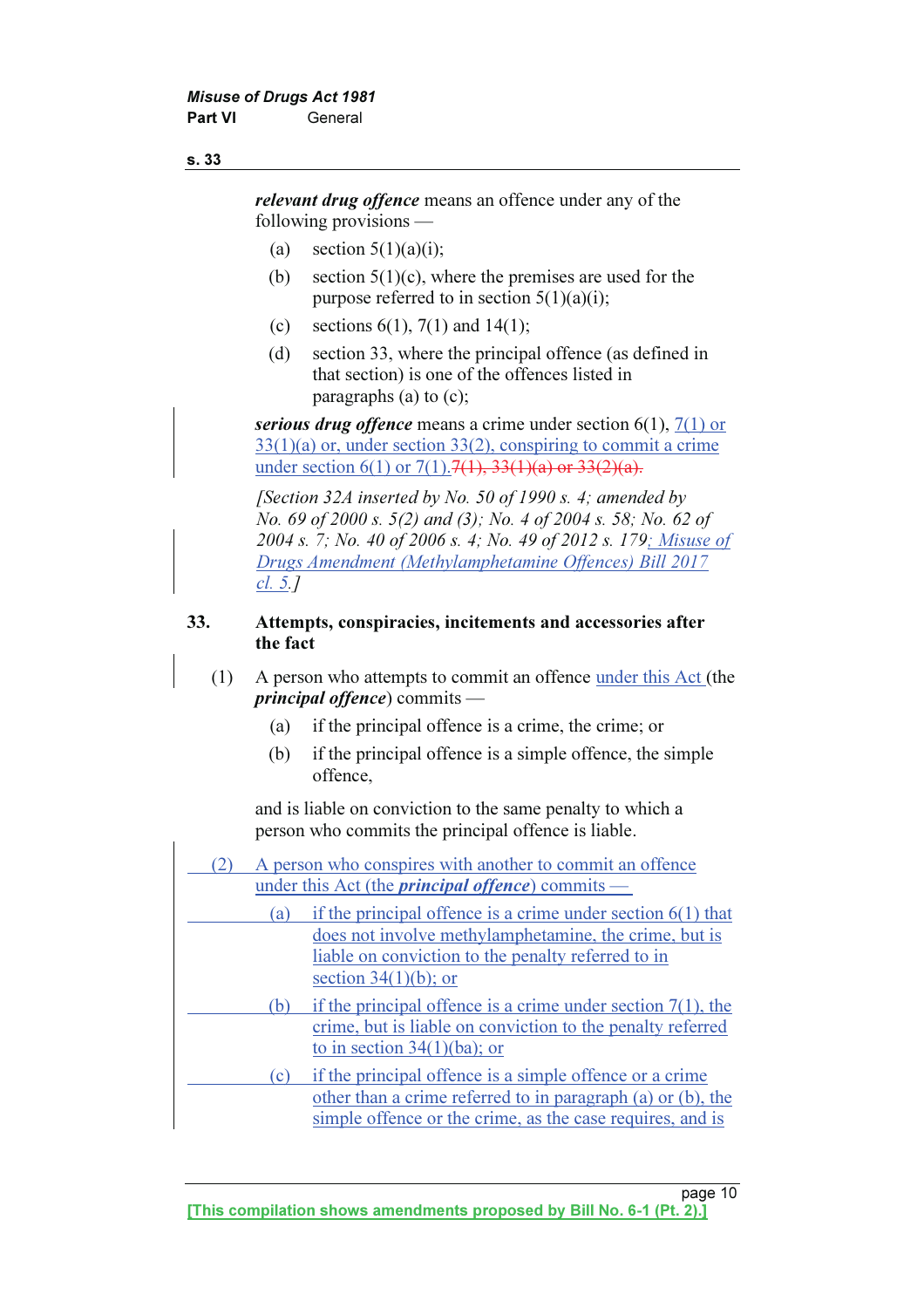|     |          | liable on conviction to the same penalty to which a<br>person who commits the principal offence is liable.                                                                                                                                                                                         |
|-----|----------|----------------------------------------------------------------------------------------------------------------------------------------------------------------------------------------------------------------------------------------------------------------------------------------------------|
| (2) |          | A person who conspires with another to commit an offence (in<br>this subsection called the <i>principal offence</i> ) commits —                                                                                                                                                                    |
|     |          | (a) if the principal offence is a crime under section $6(1)$<br>or $7(1)$ the crime, but is liable on conviction to the<br>penalty referred to in section 34(1)(b); or                                                                                                                             |
|     |          | $(b)$ if the principal offence is a simple offence or a crime,<br>other than a crime referred to in paragraph (a), the<br>simple offence or that crime, as the case requires, and is<br>liable on conviction to the same penalty to which a<br>person who commits the principal offence is liable. |
| (3) |          | A person who incites another person to commit, or becomes an<br>accessory after the fact to, an offence under this Act (the<br><i>principal offence</i> ) commits —                                                                                                                                |
|     | (a)      | if the principal offence is a crime, the crime; or                                                                                                                                                                                                                                                 |
|     | (b)      | if the principal offence is a simple offence, the simple<br>offence.                                                                                                                                                                                                                               |
|     |          | but is liable on conviction —                                                                                                                                                                                                                                                                      |
|     | (c)      | to a fine not exceeding half of the <u>fine to which a person</u><br>who commits the principal offence is liable; and fine;<br>and                                                                                                                                                                 |
|     | (d)      | to imprisonment for a term not exceeding —                                                                                                                                                                                                                                                         |
|     |          | 14 years, in a case where the person who<br>(i)<br>commits the principal offence is liable to<br>imprisonment for life; and                                                                                                                                                                        |
|     |          | (ii)<br>half of the term to which a person who commits<br>the principal offence is liable, in any other case.                                                                                                                                                                                      |
|     | $\Theta$ | to imprisonment for a term not exceeding half of the<br>term,                                                                                                                                                                                                                                      |
|     |          | to which a person who commits the principal offence is liable.                                                                                                                                                                                                                                     |
|     |          | [Section 33 amended by No. 4 of 2004 s. 58; No. 62 of 2004<br>s. 8; Misuse of Drugs Amendment (Methylamphetamine                                                                                                                                                                                   |

Offences) Bill 2017 cl. 6.]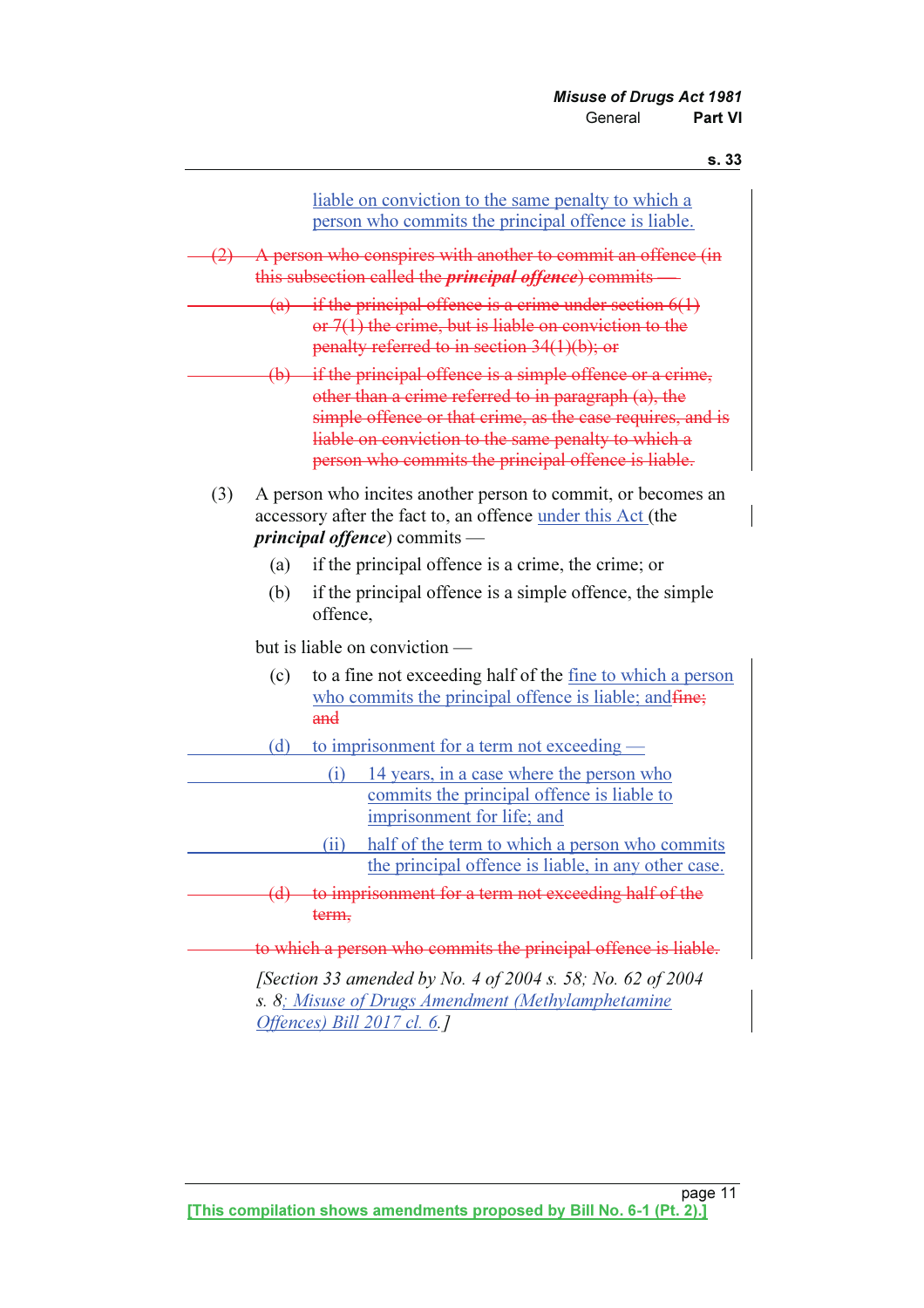### 34. Penalties

|     | $(1A)$ In this section —                                             |                                                                                                                   |  |  |  |  |
|-----|----------------------------------------------------------------------|-------------------------------------------------------------------------------------------------------------------|--|--|--|--|
|     | <i>trafficable quantity of methylamphetamine</i> means a quantity of |                                                                                                                   |  |  |  |  |
|     |                                                                      | methylamphetamine not less than that specified in Schedule VII                                                    |  |  |  |  |
|     | item 8.                                                              |                                                                                                                   |  |  |  |  |
| (1) | $of$ —                                                               | Subject to subsections $(2)$ and $(3)$ , a person who is convicted                                                |  |  |  |  |
|     | (a)                                                                  | a crime under section $6(1)$ that involves a trafficable                                                          |  |  |  |  |
|     |                                                                      | quantity of methylamphetamine is liable to                                                                        |  |  |  |  |
|     |                                                                      | imprisonment for life; or                                                                                         |  |  |  |  |
|     | (aa)                                                                 | any other crime under section $6(1)$ is liable to a fine not                                                      |  |  |  |  |
|     |                                                                      | exceeding \$100 000 or to imprisonment for a term not<br>exceeding 25 years or both; or                           |  |  |  |  |
|     | (ab)                                                                 | a crime under section $7(1)$ is liable to a fine not                                                              |  |  |  |  |
|     |                                                                      | exceeding \$100 000 or to imprisonment for a term not                                                             |  |  |  |  |
|     |                                                                      | exceeding 25 years or both; or                                                                                    |  |  |  |  |
|     | (b)                                                                  | conspiring with another to commit a crime under                                                                   |  |  |  |  |
|     |                                                                      | section $6(1)$ that does not involve methylamphetamine is                                                         |  |  |  |  |
|     |                                                                      | liable to a fine not exceeding \$75 000 or to<br>imprisonment for a term not exceeding 20 years or both;          |  |  |  |  |
|     |                                                                      | or                                                                                                                |  |  |  |  |
|     | (ba)                                                                 | conspiring with another to commit a crime under                                                                   |  |  |  |  |
|     |                                                                      | section $7(1)$ is liable to a fine not exceeding \$75 000 or                                                      |  |  |  |  |
|     |                                                                      | to imprisonment for a term not exceeding 20 years or                                                              |  |  |  |  |
|     |                                                                      | both; or                                                                                                          |  |  |  |  |
|     |                                                                      | (a) a crime under section $6(1)$ or $7(1)$ is liable to a fine not                                                |  |  |  |  |
|     |                                                                      | exceeding \$100 000 or to imprisonment for a term not<br>exceeding 25 years or both; or                           |  |  |  |  |
|     |                                                                      |                                                                                                                   |  |  |  |  |
|     |                                                                      | (b) conspiring with another to commit a crime under<br>section $6(1)$ or $7(1)$ is liable to a fine not exceeding |  |  |  |  |
|     |                                                                      | \$75 000 or to imprisonment for a term not exceeding                                                              |  |  |  |  |
|     |                                                                      | 20 years or both; or                                                                                              |  |  |  |  |
|     | (c)                                                                  | an offence under section $7A(1)$ is liable —                                                                      |  |  |  |  |
|     |                                                                      | if convicted on indictment, to a fine not<br>(i)<br>exceeding \$20 000 or to imprisonment for a term              |  |  |  |  |
|     |                                                                      | not exceeding 5 years or both;                                                                                    |  |  |  |  |
|     | if convicted by a summary court, to a fine not<br>(ii)               |                                                                                                                   |  |  |  |  |

or

not exceeding 2 years or both;

exceeding \$2 000 or to imprisonment for a term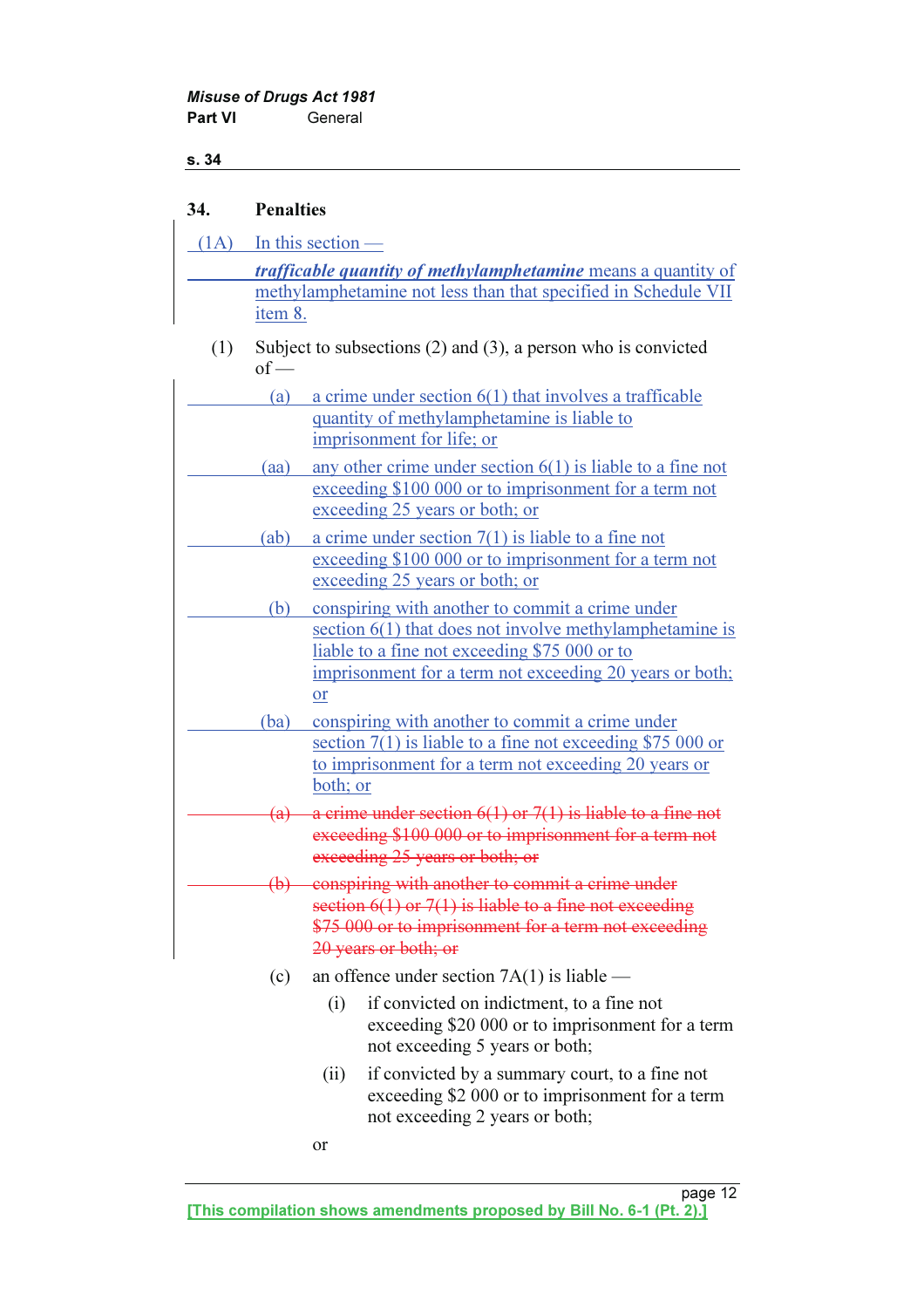- (d) a simple offence under section 5(1) (other than a simple offence under section  $5(1)(e)$ , 8, 20J, 25(2) or 29 is liable to a fine not exceeding \$3 000 or to imprisonment for a term not exceeding 3 years or both; or
- (e) a simple offence under section  $5(1)(e)$ ,  $6(2)$ ,  $7(2)$ ,  $7A(3)$ or 31(1) is liable to a fine not exceeding \$2 000 or to imprisonment for a term not exceeding 2 years or both; or
- (f) a simple offence under section  $15(1)$ , (2) or (3),  $16(1)$ or (2),  $17(1)$  or (2), or  $18(1)$  or (2) is liable to a fine not exceeding \$5 000 for a first offence and to a fine not exceeding \$15 000 for any subsequent offence under the same provision.
- (2) A person who is convicted of a crime under section 6(1) or 7(1) referred to in subsection  $(1)(a)$  —
	- (a) being a crime
		- (i) relating only to cannabis; and
		- (ii) not relating to cannabis resin or any other cannabis derivative or to any prohibited drug or a prohibited plant other than cannabis,

 is liable, if sentenced by the District Court or the Supreme Court, to a fine not exceeding \$20 000 or to imprisonment for a term not exceeding 10 years or both; or

- (b) is liable, if sentenced by a summary court, to a fine not exceeding \$5 000 or to imprisonment for a term not exceeding 4 years or both.
- (3) If a court is sentencing a person for an offence under section  $6(1)$  or  $7(1)$  referred to in subsection  $(1)(a)$  that involved selling or supplying, or offering to sell or supply, a prohibited drug or a prohibited plant to a child, and the person was an adult when the offence was committed, then, despite the *Sentencing* Act 1995 Part 5 -
	- (a) for a first offence the court must use one of only these sentencing options —
		- (i) suspended imprisonment imposed under the Sentencing Act 1995 section 39 and Part 11;
		- (ii) conditional suspended imprisonment imposed under section 39 and Part 12 of that Act;
		- (iii) a term of imprisonment imposed under section 39 and Part 13 of that Act;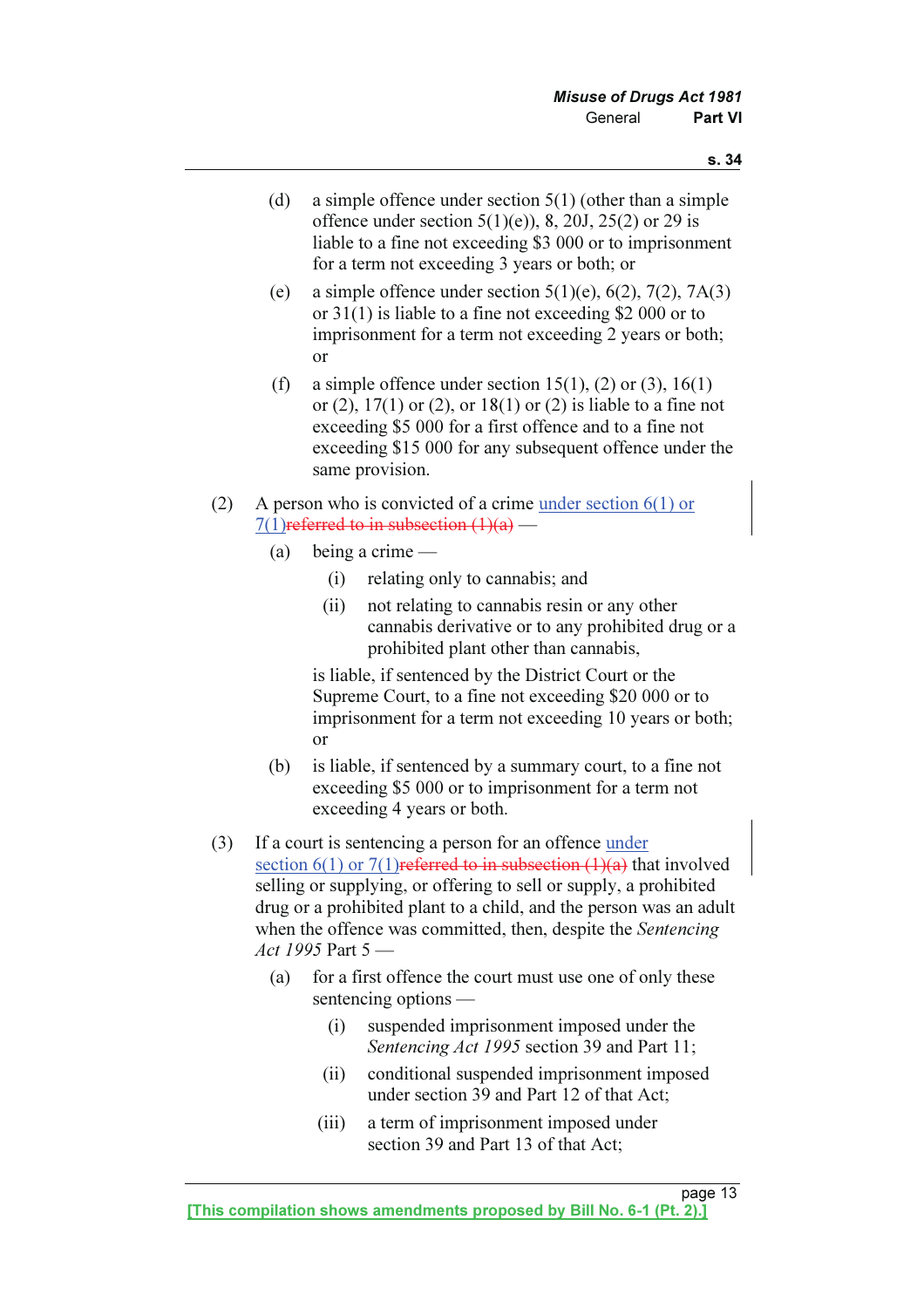and

- (b) for any subsequent offence (whether or not under the same provision) the court —
	- (i) must impose a term of imprisonment of at least 6 months; and
	- (ii) must not suspend the term of imprisonment.
- (4) If a court is sentencing a person for
	- (a) an offence under section  $6(1)(b)$ ; or
	- (b) an offence under section  $7(1)(a)$  that involved cultivating a prohibited plant; or
	- (c) an offence under section 14(1),

 committed in circumstances where the acts constituting the offence endangered the life, health or safety of a child under 16 years of age, and the person was an adult when the offence was committed, then, despite the Sentencing Act 1995 Part  $5$  —

- (d) for a first offence the court must use one of only these sentencing options —
	- (i) suspended imprisonment imposed under the Sentencing Act 1995 section 39 and Part 11;
	- (ii) conditional suspended imprisonment imposed under section 39 and Part 12 of that Act;
	- (iii) a term of imprisonment imposed under section 39 and Part 13 of that Act;
	- and
- (e) for any subsequent offence (whether or not under the same provision) the court —
	- (i) must impose a term of imprisonment of at least 6 months; and
	- (ii) must not suspend the term of imprisonment.
- (5) If a court is sentencing a person for  $-$ 
	- (a) an offence under section  $6(1)(b)$ ; or
	- (b) an offence under section 7(1)(a) that involved cultivating a prohibited plant; or
	- (c) an offence under section 14(1),

 committed in circumstances where the acts constituting the offence caused bodily harm (as defined in The Criminal Code section 1(1) and (4)) to a child under 16 years of age, and the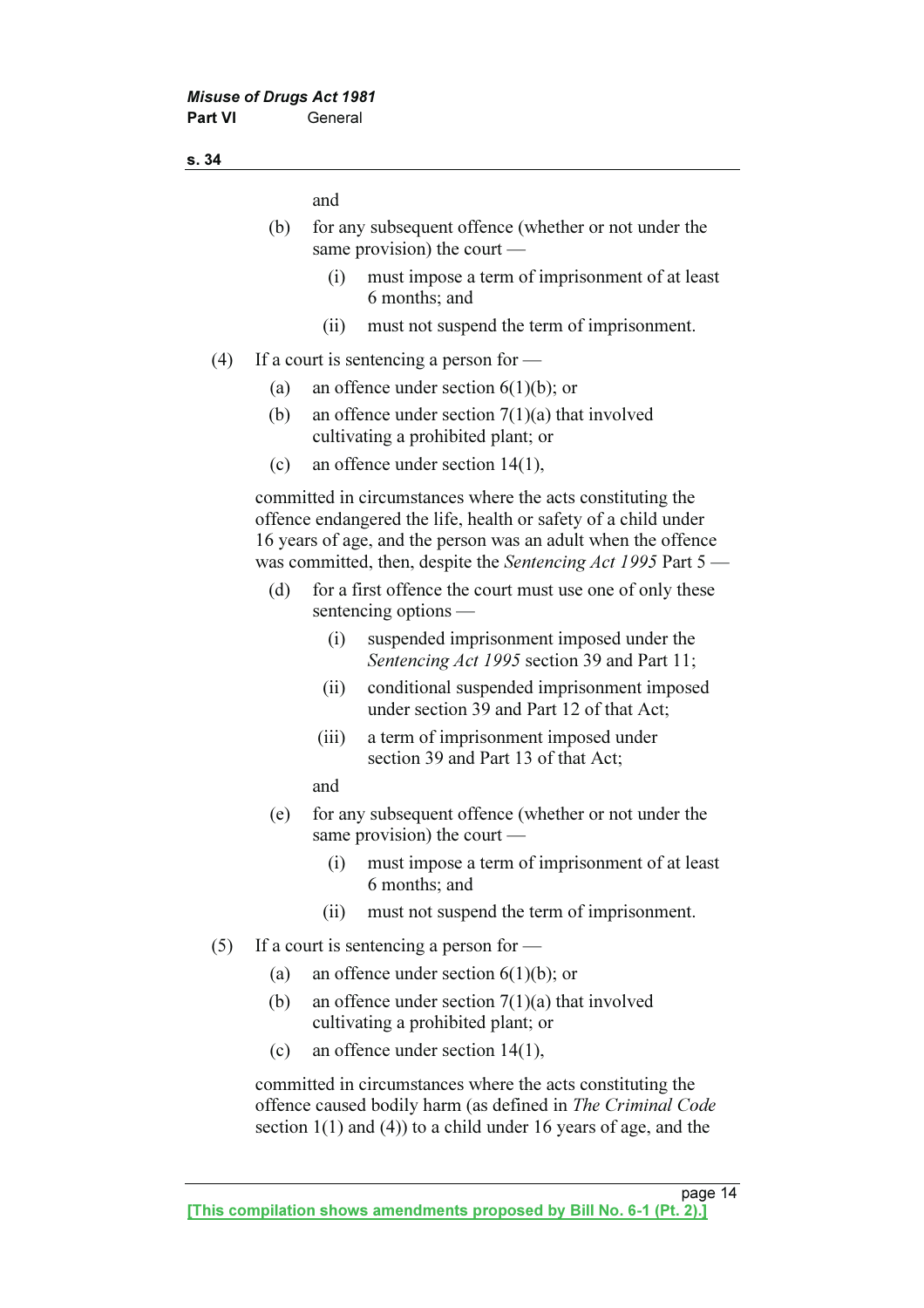person was an adult when the offence was committed, then, despite the Sentencing Act 1995 Part 5, the court —

- (d) must impose a term of imprisonment of at least 12 months; and
- (e) must not suspend the term of imprisonment.
- (6) The Minister must carry out a review of the operation and effectiveness of the amendments made to this section by the Misuse of Drugs Amendment Act 2011 section 9 as soon as practicable after the expiry of 3 years from the commencement of that section.
- (7) The Minister is to lay (or cause to be laid) a report of the review under this section before both Houses of Parliament as soon as practicable after the review is completed.

 [Section 34 amended by No. 44 of 1995 s. 12; No. 52 of 2003 s. 31; No. 4 of 2004 s. 58; No. 62 of 2004 s. 6; No. 56 of 2011 s. 9; No. 55 of 2012 s. 121; No. 47 of 2016 s. 7; Misuse of Drugs Amendment (Methylamphetamine Offences) Bill 2017 cl. 7.]

#### 35. Criminal liability of company officers

 When a person convicted of an offence is a corporation, every director of the corporation and every officer concerned in the management thereof is guilty of the like offence unless he proves that the act or omission constituting the offence took place without his knowledge or consent.

[36. Deleted by No. 92 of 1994 s. 26.]

#### 37. Proof of exceptions

 In any proceedings against a person for an offence, it is not necessary to negative by evidence any authority, licence or other matter of condition, exception, excuse, exemption, proviso or qualification and the burden of proving any such matter lies on the person seeking to avail himself thereof.

#### 38. Certificate of approved analyst or approved botanist

 (1) An approved analyst or an approved botanist may give a certificate in the prescribed form relating to any analysis or examination carried out by the approved analyst or approved botanist.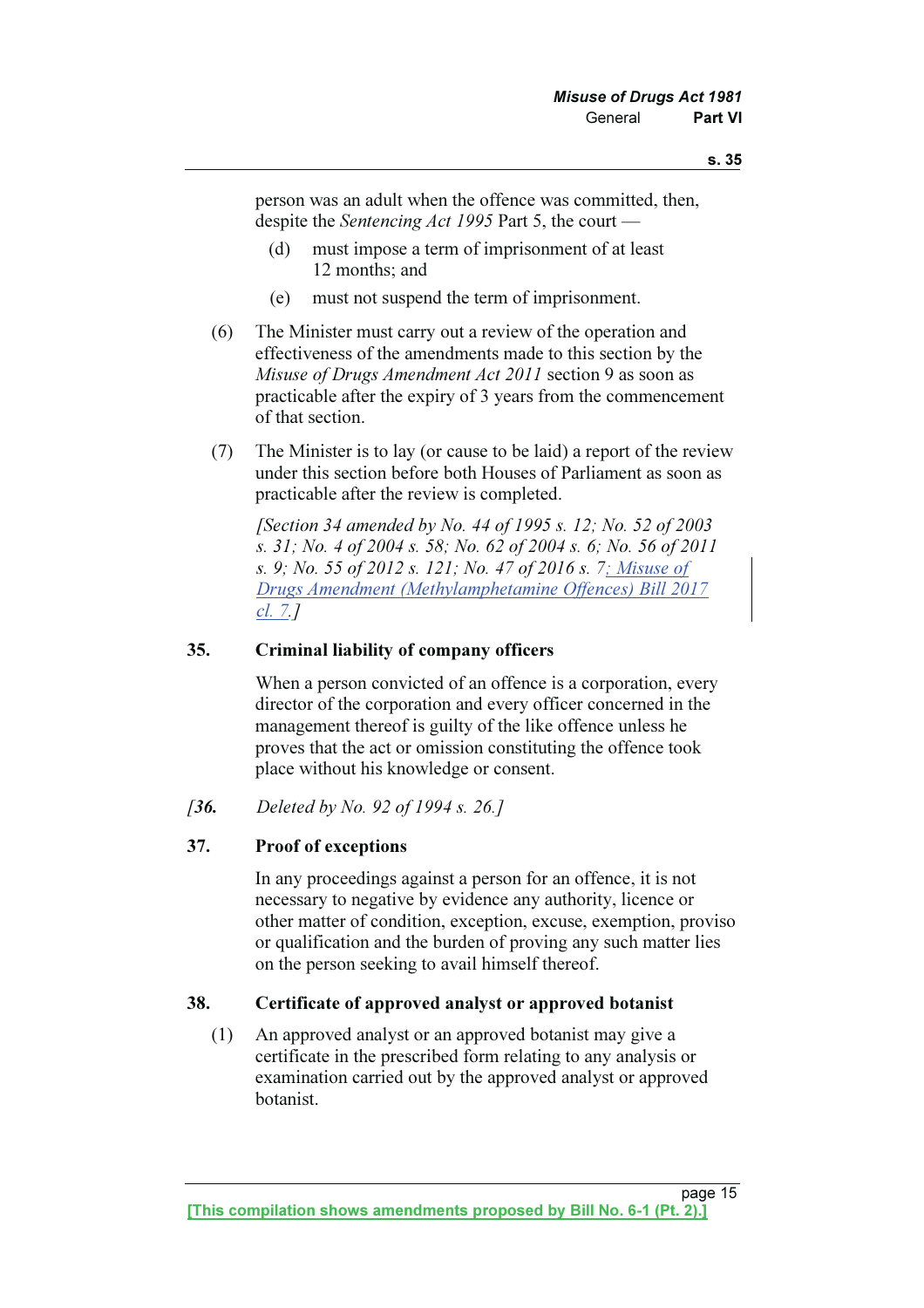#### s. 38A

| In any proceedings against a person for an offence, production<br>(2)<br>of a certificate purporting to be signed by an approved analyst<br>or an approved botanist stating in relation to any thing — |        |                                                                                                        |
|--------------------------------------------------------------------------------------------------------------------------------------------------------------------------------------------------------|--------|--------------------------------------------------------------------------------------------------------|
|                                                                                                                                                                                                        | (a)    | that the thing was obtained or received by the analyst or<br>botanist for analysis or examination; and |
|                                                                                                                                                                                                        | (b)    | how the thing was obtained, or when and from whom<br>the thing was received; and                       |
|                                                                                                                                                                                                        | (c)    | a description, and the quantity or mass, of the thing<br>obtained or received; and                     |
|                                                                                                                                                                                                        | (d)    | that the thing was analysed or examined by the analyst<br>or botanist; and                             |
|                                                                                                                                                                                                        | (e)    | the method of analysis or examination; and                                                             |
|                                                                                                                                                                                                        | (f)    | the results of the analysis or examination; and                                                        |
|                                                                                                                                                                                                        | (g)    | any other matters relating to the analysis or examination,                                             |
|                                                                                                                                                                                                        |        | is sufficient evidence of the facts stated in the certificate.                                         |
| (3)                                                                                                                                                                                                    |        | For the purposes of subsection $(2)$ , proof is not required —                                         |
|                                                                                                                                                                                                        | (a)    | of the signature of the person purporting to have signed<br>the certificate; or                        |
|                                                                                                                                                                                                        | (b)    | that the person is an approved analyst or an approved<br>botanist.                                     |
|                                                                                                                                                                                                        |        | <i>Section 38 amended by No. 44 of 1995 s. 13.]</i>                                                    |
| 38A.                                                                                                                                                                                                   |        | Accused may obtain copy of certificate                                                                 |
| (1)                                                                                                                                                                                                    | $If$ — |                                                                                                        |
|                                                                                                                                                                                                        | (a)    | a certificate has been given under section $38(1)$ in<br>relation to an analysis or examination; and   |
|                                                                                                                                                                                                        | (b)    | an accused applies to the Commissioner for a copy of<br>the certificate,                               |
|                                                                                                                                                                                                        |        | the Commissioner shall as soon as practicable cause a copy of                                          |

 the Commissioner shall as soon as practicable cause a copy of the certificate to be provided to the accused.

 (2) An application shall be in writing in the prescribed form and shall specify the address at which a copy of the certificate can be provided to the accused.

 [Section 38A inserted by No. 44 of 1995 s. 13; amended by No. 84 of 2004 s. 82.]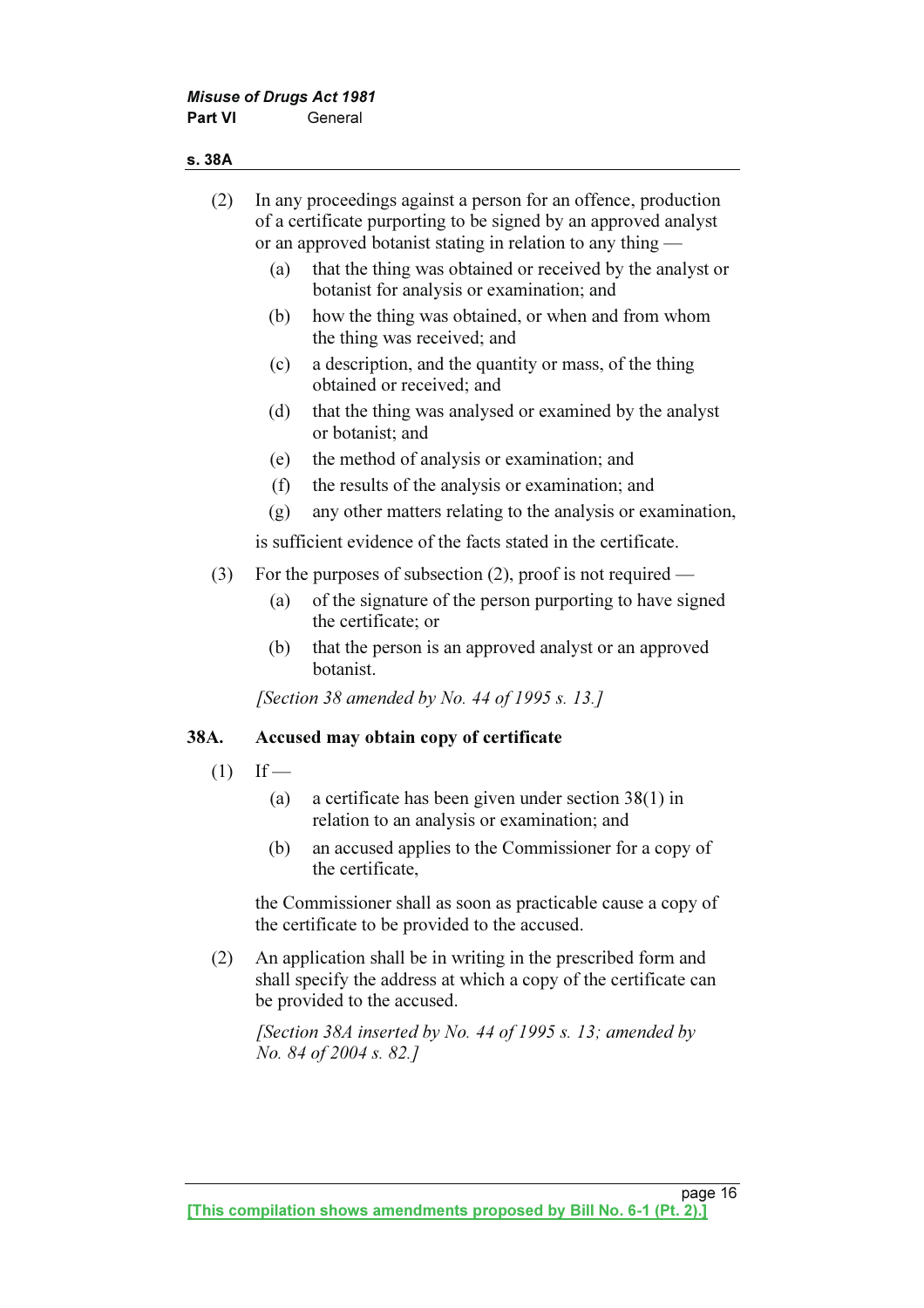#### 38B. Accused may object to use of certificate

- (1) Section 38(2) does not apply if, not less than 21 days before the proceedings, the accused delivers notice in writing to the Commissioner requiring the approved analyst or approved botanist to attend as a witness in those proceedings.
- (2) An accused shall be afforded a reasonable opportunity to deliver a notice referred to in subsection (1).
- (3) An accused shall not in any proceedings adduce evidence in rebuttal of any facts stated in a certificate unless the accused has delivered notice in accordance with subsection (1) requiring the approved analyst or approved botanist to attend as a witness in the proceedings.

[Section 38B inserted by No. 44 of 1995 s. 13; amended by No. 84 of 2004 s. 82.]

#### 38C. Order for costs of approved analyst or approved botanist

 A court before which proceedings against a person for an offence are held may, in addition to making any other order as to costs, make such order as it thinks just as to —

- (a) the conduct money of an approved analyst or an approved botanist required to attend as a witness in the proceedings; and
- (b) the expenses and remuneration to be paid for any analysis or examination carried out by an approved analyst or an approved botanist.

[Section 38C inserted by No. 44 of 1995 s. 13.]

#### 38D. Evidence of contents of standard

(1) In this section —

CEO (Health) has the meaning given to CEO by section 3 of the Health Legislation Administration Act 1984.

 (2) In any proceedings under this Act, production of a copy of any code adopted under the Medicines and Poisons Act 2014 section 132 purporting to be certified by the CEO (Health) to be a true copy of the code as at any date or during any period is, without proof of the signature of the CEO (Health), sufficient evidence of the contents of the code as at that date or during that period.

[Section 38D inserted by No. 48 of 1995 s. 43; amended by No. 28 of 2006 s. 394; No. 13 of 2014 s. 176.]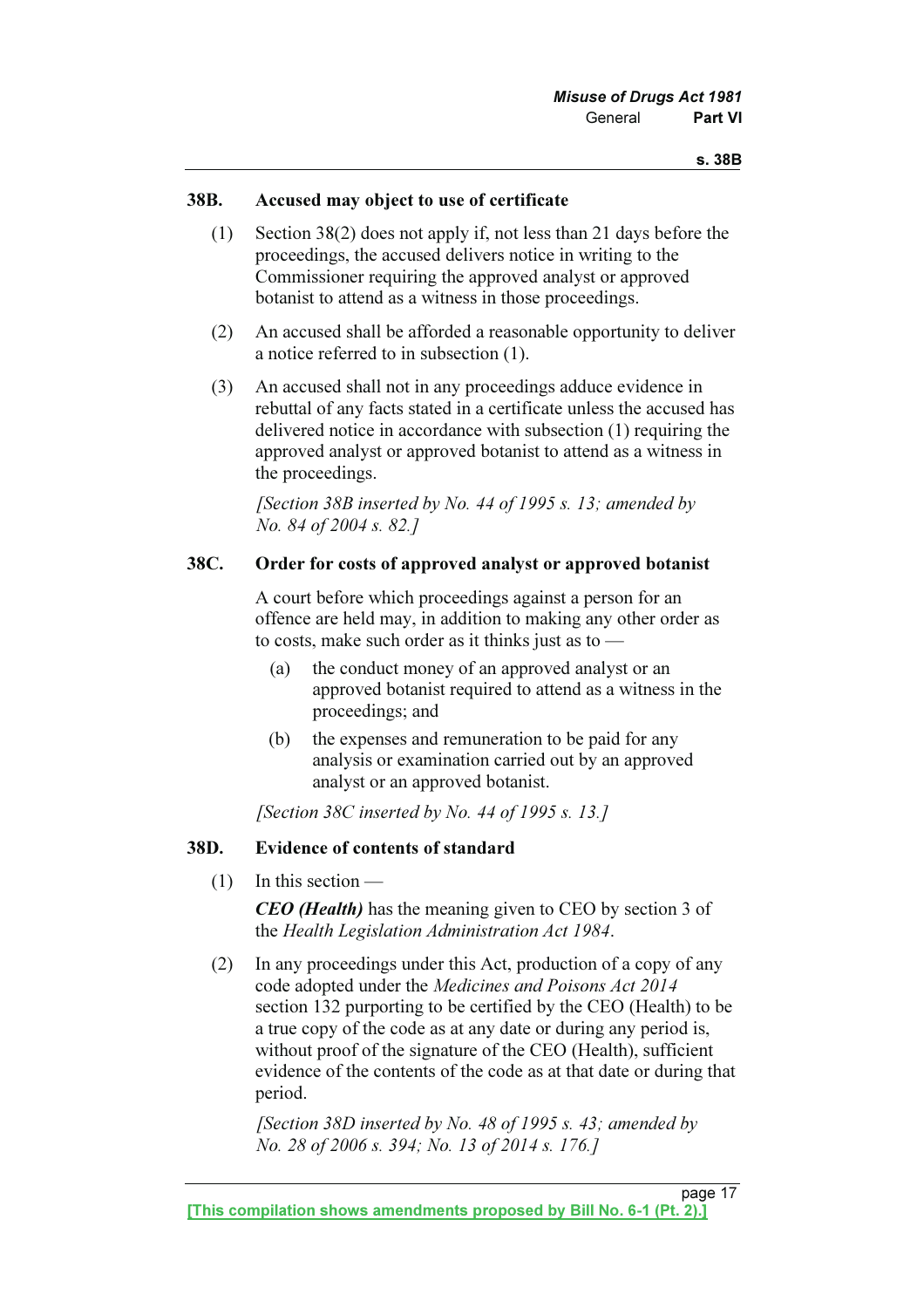#### 39. Delegation by Commissioner

- (1) The Commissioner may, either generally or as otherwise provided by the instrument of delegation, by writing signed by him delegate to a police officer of or above the rank of inspector any of his powers under this Act, other than this power of delegation.
- (2) For the purposes of this Act, the exercise of a power by a delegate under this section shall be deemed to be the exercise of the power by the Commissioner.
- (3) A delegation under this section may be
	- (a) made subject to such conditions, qualifications and exceptions as are set out in the instrument of delegation;
	- (b) revoked or varied by instrument in writing signed by the Commissioner.
- (4) The Commissioner may exercise a power notwithstanding that he has delegated its exercise under this section.
- (5) If, under this Act, the exercise of a power by the Commissioner is dependent on his opinion, belief or state of mind in relation to a matter and the power has been delegated under this section, the power may be exercised by the delegate on the opinion, belief or state of mind of the delegate in relation to the matter.

[Section 39 amended by No. 44 of 1995 s. 14.]

#### 40. Civil liability of persons acting under this Act

 A person on whom a power is conferred or duty imposed by or under this Act is not personally liable in civil proceedings, and the Crown is not liable, for any act done or default made by him in good faith for the purpose of carrying this Act into effect.

#### 41. Regulations

- (1) The Governor may make regulations prescribing all matters that are required or permitted by this Act to be prescribed, or are necessary or convenient to be prescribed, for giving effect to the purposes of this Act and, in particular —
	- (a) prescribing and providing for the recovery of fees to be paid in respect of matters or things to be done under or for the purposes of this Act;
	- (b) providing for the manner in which any thing, which is ordered or required under this Act —
		- (i) to be destroyed, is to be destroyed; and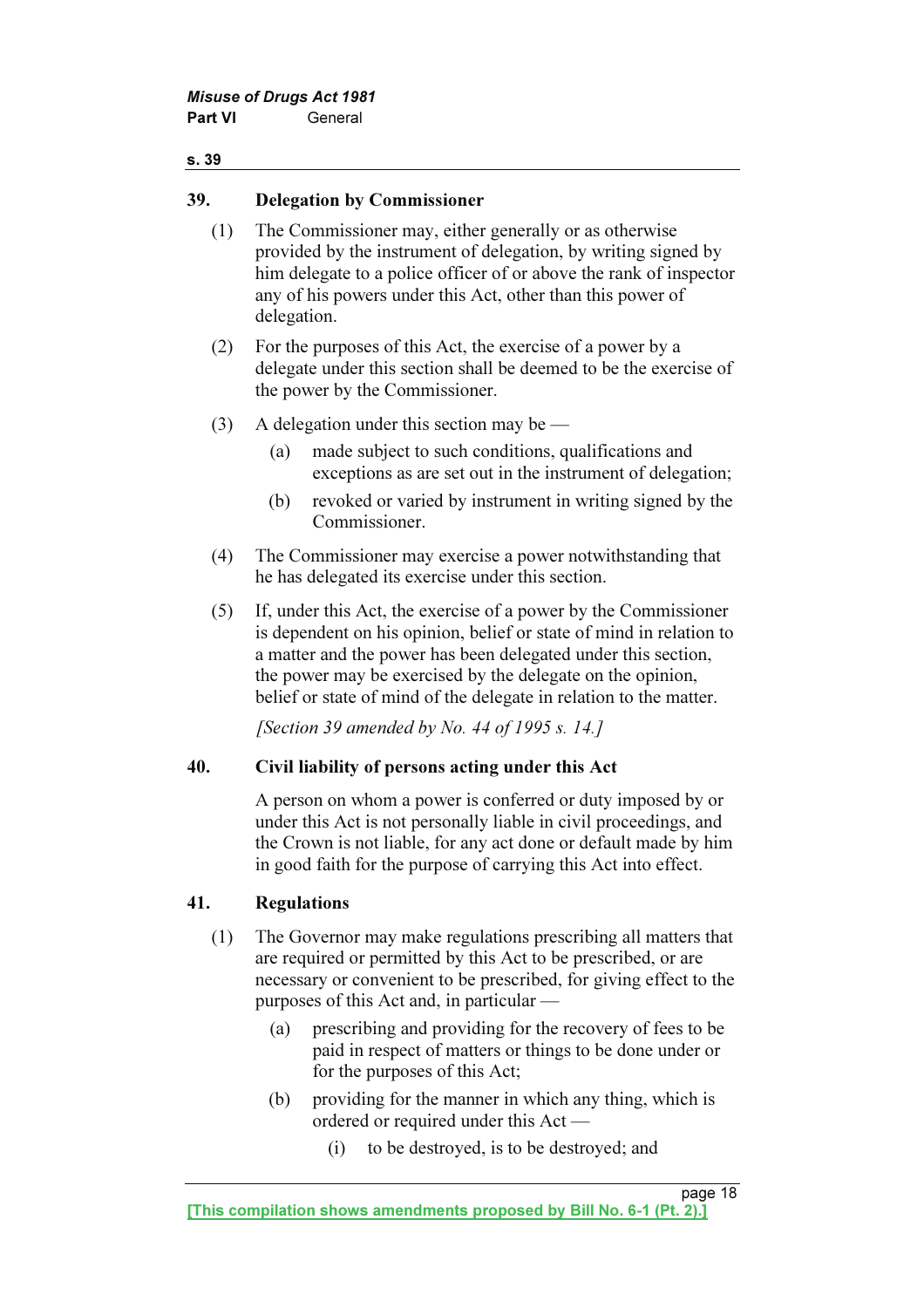- (ii) to be released to a person, is to be released; and
- (iii) to be forfeited to the Crown, is to be dealt with;
- (ba) providing for the procedure to be followed in and in relation to the taking, packaging and labelling of samples;
- (c) providing for the procedure to be followed in and in relation to —
	- (i) any analysis or examination under this Act; and
	- (ii) the admissibility and receipt of evidence relating to any thing obtained or received for an analysis or examination referred to in subparagraph (i);
- (d) providing for the manner in which any thing is to be conveyed to and analysed or examined by an analyst, botanist or other expert.
- (2) Regulations made under this Act are in addition to and not in derogation of any regulations made under the Medicines and Poisons Act 2014, but if and to the extent that inconsistency exists between regulations made under this Act and regulations made under the Medicines and Poisons Act 2014 the latter regulations shall prevail.
- (3) The regulations may create offences and may provide for a penalty not exceeding \$1 000.

 [Section 41 amended by No. 44 of 1995 s. 15; No. 13 of 2014 s. 177.]

#### 42. Amendment of certain schedules

- (1) The Governor may from time to time by Order in Council published in the Gazette amend Schedule III, IV, V, VI, VII or VIII by —
	- (a) adding thereto or deleting therefrom
		- (i) any prohibited drug or any quantity specified in relation thereto; or
		- (ii) any prohibited plant of a particular species or genus or any number specified in relation thereto,

as the case requires; or

- (b) deleting and substituting all or any of the items therein; or
- (c) altering any item therein.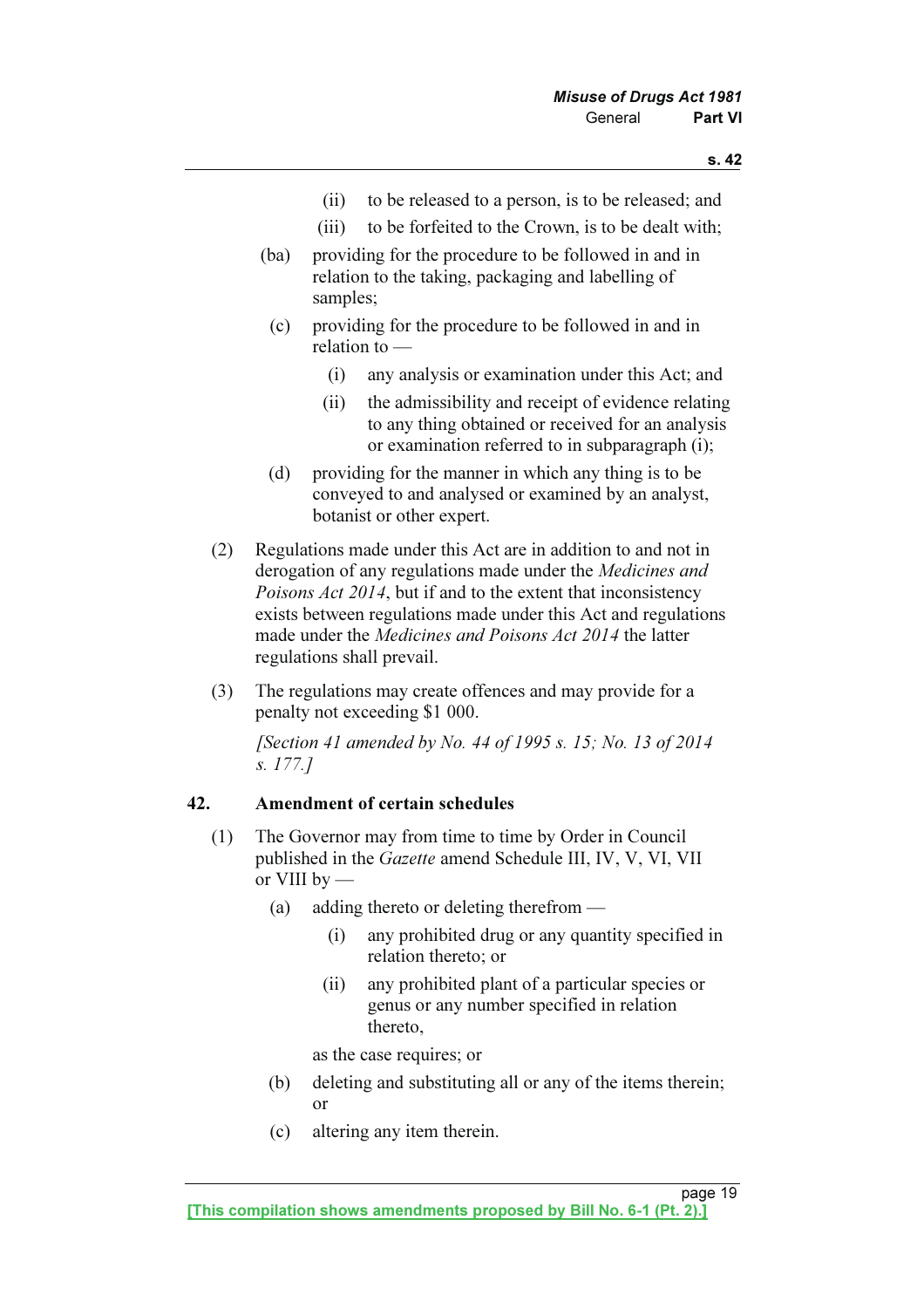#### s. 42A

- (2) Subject to this section, on the publication in the Gazette of an Order in Council made under subsection (1), the Schedule to which that Order in Council relates is amended accordingly and, as so amended, has the same force and effect as if the amendment effected by that Order in Council had been effected by an Act amending this Act.
- (3) The Minister shall cause a copy of every Order in Council made under subsection (1) to be laid on the Table of each House of Parliament within the first 14 sitting days of that House after the publication of that Order in Council in the Gazette.
- (4) If a copy of an Order in Council made under subsection (1) is not laid on the Table of a House of Parliament in accordance with subsection (3), that Order in Council ceases to have effect when that copy is not so laid but without affecting the validity or curing the invalidity of anything done or omitted to be done in good faith before that Order in Council so ceases to have effect.
- (5) If either House of Parliament passes a resolution, of which notice has been given within the first 14 sitting days of that House after a copy of the relevant Order in Council made under subsection (1) has been laid on the Table of that House under subsection (3), that that Order in Council be disallowed, that Order in Council thereupon ceases to have effect, but the disallowance of that Order in Council does not affect the validity or cure the invalidity of anything done or omitted to be done in good faith before the passing of that resolution.

[Section 42 amended by No. 50 of 1990 s. 5.]

#### 42A. Annual report to Minister on Part 4A

- (1) The Commissioner must give a report to the Minister that provides the following information for each financial year —
	- (a) the numbers of vehicle search authorisations and premises search authorisations issued during the financial year;
	- (b) the areas that were subject to a vehicle search authorisation;
	- (c) the premises that were subject to a premises search authorisation;
	- (d) the periods during which any authorisations had effect;
	- (e) the number of occasions when, as a result of the exercise of the powers conferred by section 20G(2), a prohibited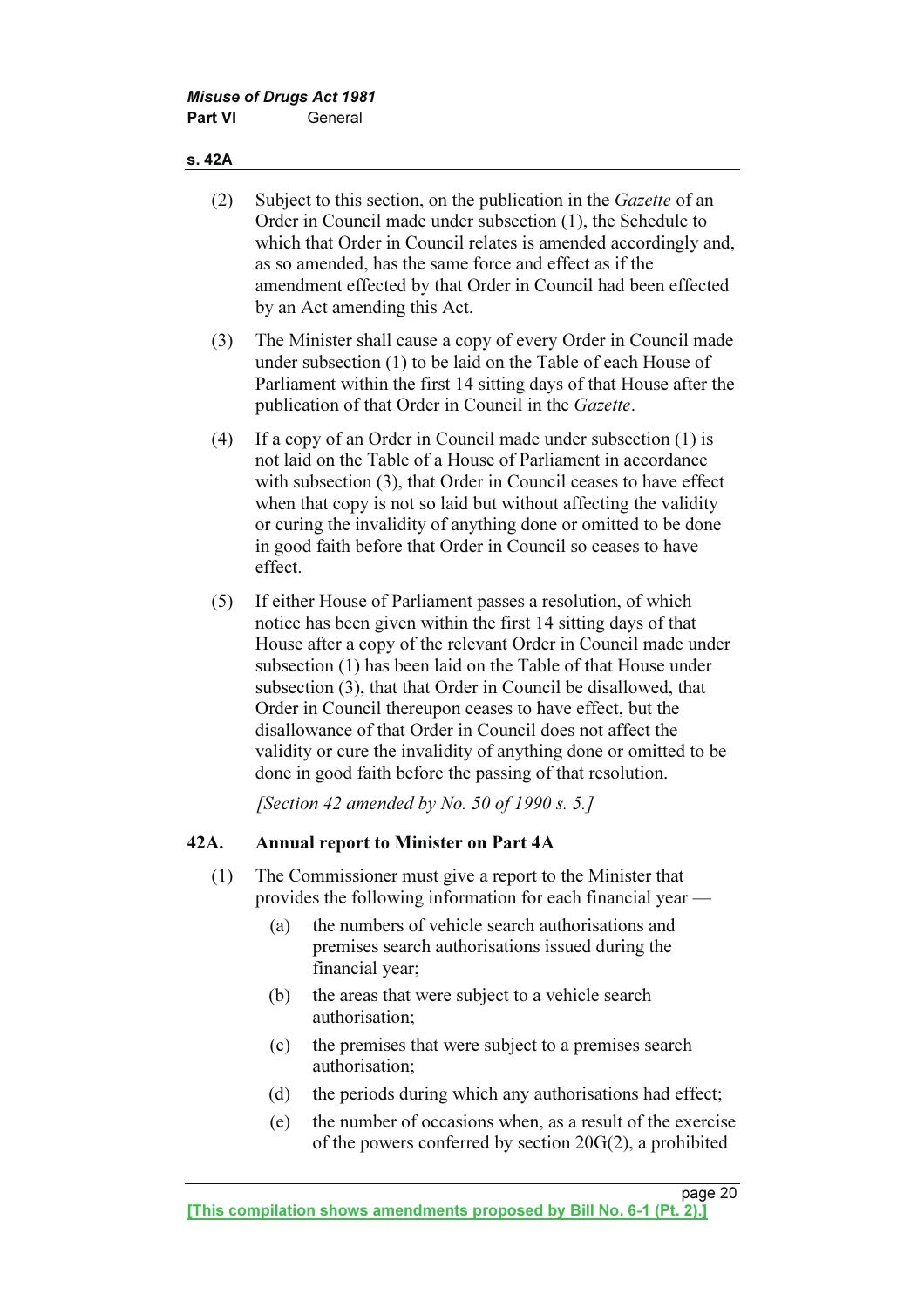drug, prohibited plant or a controlled precursor was detected by a preliminary drug detection test;

- (f) the number of occasions when, as a result of the exercise of the powers conferred by section 20H(1), a prohibited drug, prohibited plant or a controlled precursor was detected by a preliminary drug detection test;
- (g) the number of occasions when, as a result of the exercise of the powers conferred by section  $20I(2)(e)$ , a prohibited drug, prohibited plant or controlled precursor was detected;
- (h) a statement of any defect or irregularity identified in relation to a vehicle search authorisation or premises search authorisation.
- (2) The Minister is to cause the report to be laid before each House of Parliament no later than 12 sitting days of that House after receiving the report.

[Section 42A inserted by No. 47 of 2016 s. 8.]

#### 42B. Review of Part 4A

 $(1)$  In this section —

commencement day means the day on which the Misuse of Drugs Amendment (Search Powers) Act 2016 section 5 comes into operation.

- (2) The Minister must carry out a review of the operation and effectiveness of Part 4A as soon as practicable after the expiration of 5 years from commencement day.
- (3) The Minister must lay (or cause to be laid) a report of the review under this section before both Houses of Parliament —
	- (a) as soon as practicable after the review is completed; but
	- (b) not later than 2 years after the end of the period of 5 years.

[Section 42B inserted by No. 47 of 2016 s. 8.]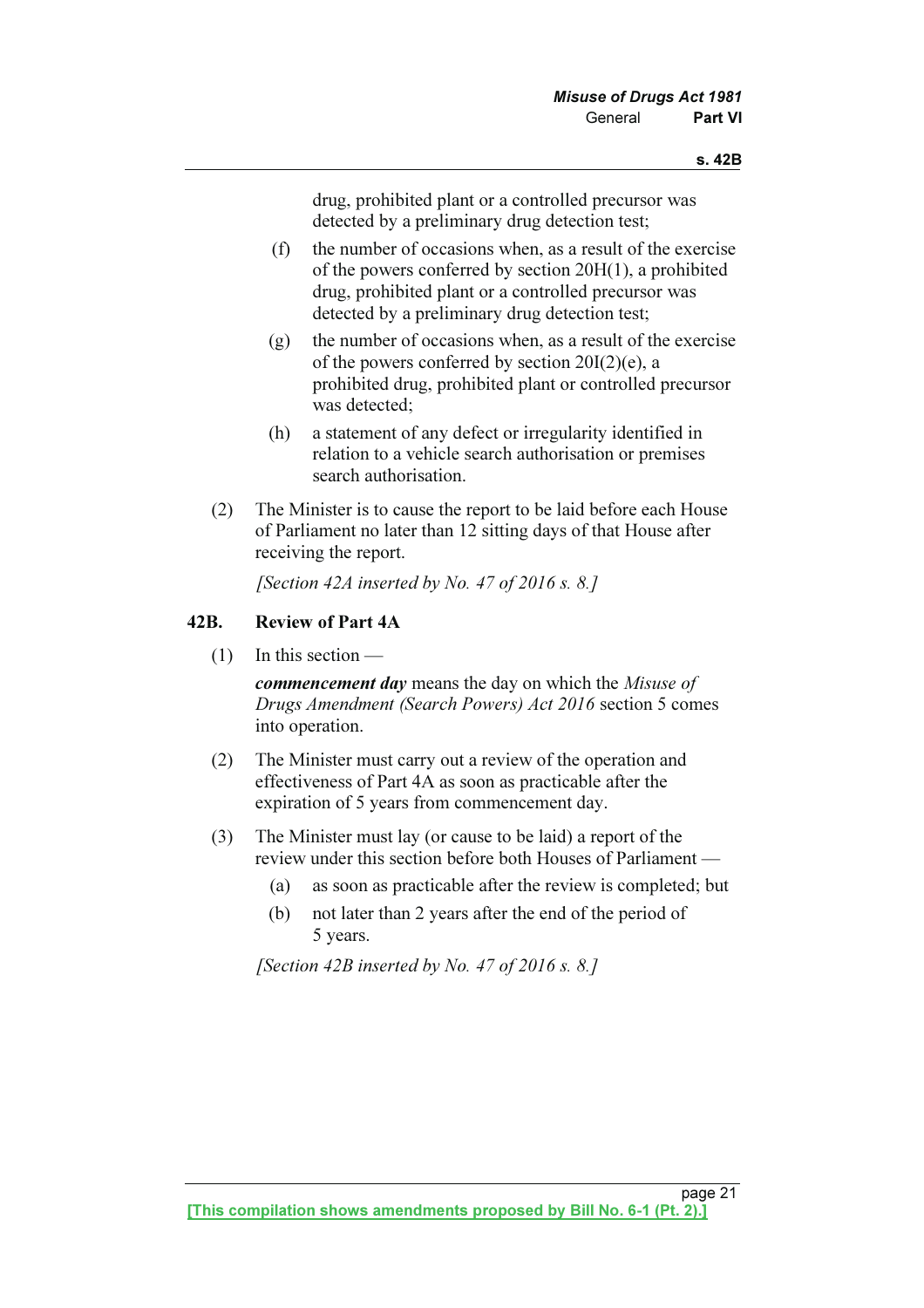## Schedule VII — Amounts of prohibited drugs for purposes of drug trafficking

| [Heading amended by No. 19 of 2010 s. 4.]<br><b>Item</b><br>Prohibited drug<br><b>Amount</b><br><i>(in grams</i> )<br>unless<br>otherwise<br>stated)<br><b>AMPHETAMINE</b><br>28.0<br>1.<br>2AA.<br>BENZOYLINDOLES (not specifically included<br>elsewhere in this Schedule)<br>$3.0$ kg<br>BENZYLPIPERAZINE (BZP)<br>28.0<br>2A.<br>2B.<br>1-BUTYL-3-(1-NAPHTHOYL) INDOLE (JWH-073)<br>$3.0$ kg<br><b>CANNABIS</b><br>2.<br>$3.0$ kg | [s. 32A(1)(b)(i)] |
|---------------------------------------------------------------------------------------------------------------------------------------------------------------------------------------------------------------------------------------------------------------------------------------------------------------------------------------------------------------------------------------------------------------------------------------|-------------------|
|                                                                                                                                                                                                                                                                                                                                                                                                                                       |                   |
|                                                                                                                                                                                                                                                                                                                                                                                                                                       |                   |
|                                                                                                                                                                                                                                                                                                                                                                                                                                       |                   |
|                                                                                                                                                                                                                                                                                                                                                                                                                                       |                   |
|                                                                                                                                                                                                                                                                                                                                                                                                                                       |                   |
|                                                                                                                                                                                                                                                                                                                                                                                                                                       |                   |
|                                                                                                                                                                                                                                                                                                                                                                                                                                       |                   |
| 3.<br><b>CANNABIS RESIN</b><br>100.0                                                                                                                                                                                                                                                                                                                                                                                                  |                   |
| 4.<br><b>COCAINE</b><br>28.0                                                                                                                                                                                                                                                                                                                                                                                                          |                   |
| 4A.<br>1-CYCLOHEXYLETHYL-3-(2-<br>METHOXYPHENYLACETYL) INDOLE (RCS-8)<br>$3.0$ kg                                                                                                                                                                                                                                                                                                                                                     |                   |
| 4B.<br>CYCLOHEXYLPHENOLS (not specifically included<br>elsewhere in this Schedule)<br>$3.0$ kg                                                                                                                                                                                                                                                                                                                                        |                   |
| 5.<br><b>DIACETYLMORPHINE</b><br>28.0                                                                                                                                                                                                                                                                                                                                                                                                 |                   |
| 5AAA.<br>DIBENZOPYRANS (not specifically included<br>elsewhere in this Schedule)<br>$3.0$ kg                                                                                                                                                                                                                                                                                                                                          |                   |
| <b>DIMETHYLAMPHETAMINE</b><br>5AA.<br>28.0                                                                                                                                                                                                                                                                                                                                                                                            |                   |
| 5AB.<br>5-(1,1-DIMETHYLHEPTYL)-2-[(1R,3S)-<br>3-HYDROXYCYCLOHEXYL]-PHENOL<br>(CP 47, 497)<br>$3.0$ kg                                                                                                                                                                                                                                                                                                                                 |                   |
| 5AC.<br>5-(1,1-DIMETHYLOCTYL)-2-[(1R,3S)-<br>3-HYDROXYCYCLOHEXYL]-PHENOL<br>(CANNABICYCLOHEXANOL or CP 47,497 C8                                                                                                                                                                                                                                                                                                                      |                   |
| HOMOLOGUE)<br>$3.0$ kg                                                                                                                                                                                                                                                                                                                                                                                                                |                   |
| <b>EPHEDRINE</b><br>5A.<br>28.0                                                                                                                                                                                                                                                                                                                                                                                                       |                   |
| 6A.<br>1-(5-FLUOROPENTYL)-3-(2-IODOBENZOYL)<br>INDOLE (AM-694)<br>$3.0$ kg                                                                                                                                                                                                                                                                                                                                                            |                   |
| 1-(5-FLUOROPENTYL)-3-(1-NAPHTHOYL)<br>6B.<br>INDOLE (AM-2201)<br>$3.0$ kg                                                                                                                                                                                                                                                                                                                                                             |                   |
| 1-HEXYL-3-(1-NAPHTHOYL) INDOLE<br>6C.<br>$3.0$ kg<br>$(JWH-019)$                                                                                                                                                                                                                                                                                                                                                                      |                   |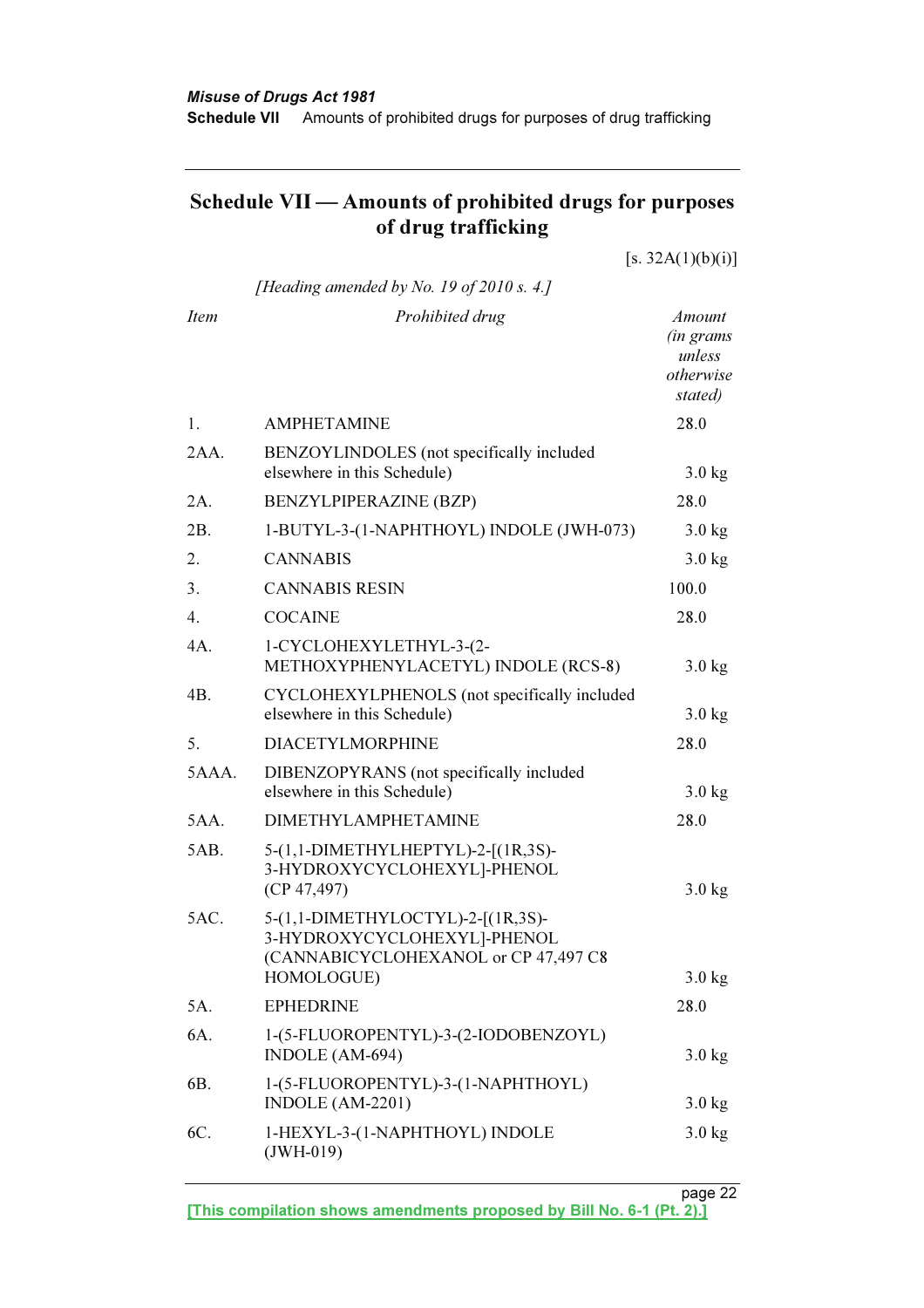Amounts of prohibited drugs for purposes of drug trafficking Schedule VII

| <b>Item</b> | Prohibited drug                                                                                                          | <b>Amount</b><br><i>(in grams</i><br>unless<br>otherwise<br>stated) |
|-------------|--------------------------------------------------------------------------------------------------------------------------|---------------------------------------------------------------------|
| 6D.         | 9-(HYDROXYMETHYL)-6,6-DIMETHYL-3-<br>(2-METHYLOCTAN-2-YL)-<br>6A, 7, 10, 10A-TETRAHYDROBENZO[C]<br>CHROMEN-1-OL (HU-210) | $3.0$ kg                                                            |
| 6.          | LYSERGIC ACID DIETHYLAMIDE (LSD)                                                                                         | 0.01                                                                |
| 7.          | <b>METHADONE</b>                                                                                                         | 5.0                                                                 |
| 8A.         | <b>METHCATHINONE</b>                                                                                                     | 28.0                                                                |
| 8BA.        | 4-METHOXYPHENYL(1-BUTYL-1H-INDOL-<br>3-YL)-METHANONE (RCS-4 (C4))                                                        | $3.0$ kg                                                            |
| 8BB.        | 2-(4-METHOXYPHENYL)-1-(1-PENTYL-1H-<br>INDOL-3-YL)-ETHANONE (JWH-201)                                                    | $3.0$ kg                                                            |
| 8B.         | 2-(2-METHOXYPHENYL)-1-(1-PENTYLINDOL-<br>3-YL)ETHANONE (JWH-250)                                                         | $3.0$ kg                                                            |
| 8C.         | 2-(3-METHOXYPHENYL)-1-(1-PENTYLINDOL-<br>3-YL)ETHANONE (JWH-302)                                                         | $3.0$ kg                                                            |
| 8.          | METHYLAMPHETAMINE                                                                                                        | 28.0                                                                |
| 9.          | 3, 4-METHYLENEDIOXYAMPHETAMINE (MDA)                                                                                     | 28.0                                                                |
| 10.         | 3, 4-METHYLENEDIOXY-N,<br>ALPHA-DIMETHYLPHENYLETHYLAMINE<br>(MDMA)                                                       | 28.0                                                                |
| 11A.        | 3, 4-METHYLENEDIOXYPYROVALERONE<br>(MDPV)                                                                                | 28.0                                                                |
| 11.         | <b>MORPHINE</b>                                                                                                          | 28.0                                                                |
| 12A.        | 1-[2-(4-MORPHOLINYL)ETHYL]-<br>3-(1-NAPHTHOYL) INDOLE (JWH-200)                                                          | $3.0$ kg                                                            |
| 12B.        | NAPHTHOYLINDOLES (not specifically included<br>elsewhere in this Schedule)                                               | $3.0$ kg                                                            |
| 12C.        | NAPHTHYLMETHYLINDOLES                                                                                                    | $3.0$ kg                                                            |
| 12D.        | NAPHTHOYLPYRROLES                                                                                                        | $3.0$ kg                                                            |
| 12E.        | <b>NAPHTHYLMETHYLINDENES</b>                                                                                             | $3.0$ kg                                                            |
| 12.         | <b>OPIUM</b>                                                                                                             | 100.0                                                               |
| 13A.        | 1-PENTYL-3-(4-CHLORO-1-NAPHTHOYL)<br>INDOLE (JWH-398)                                                                    | $3.0$ kg                                                            |
| 13B.        | 1-PENTYL-3-(2-CHLOROPHENYLACETYL)                                                                                        |                                                                     |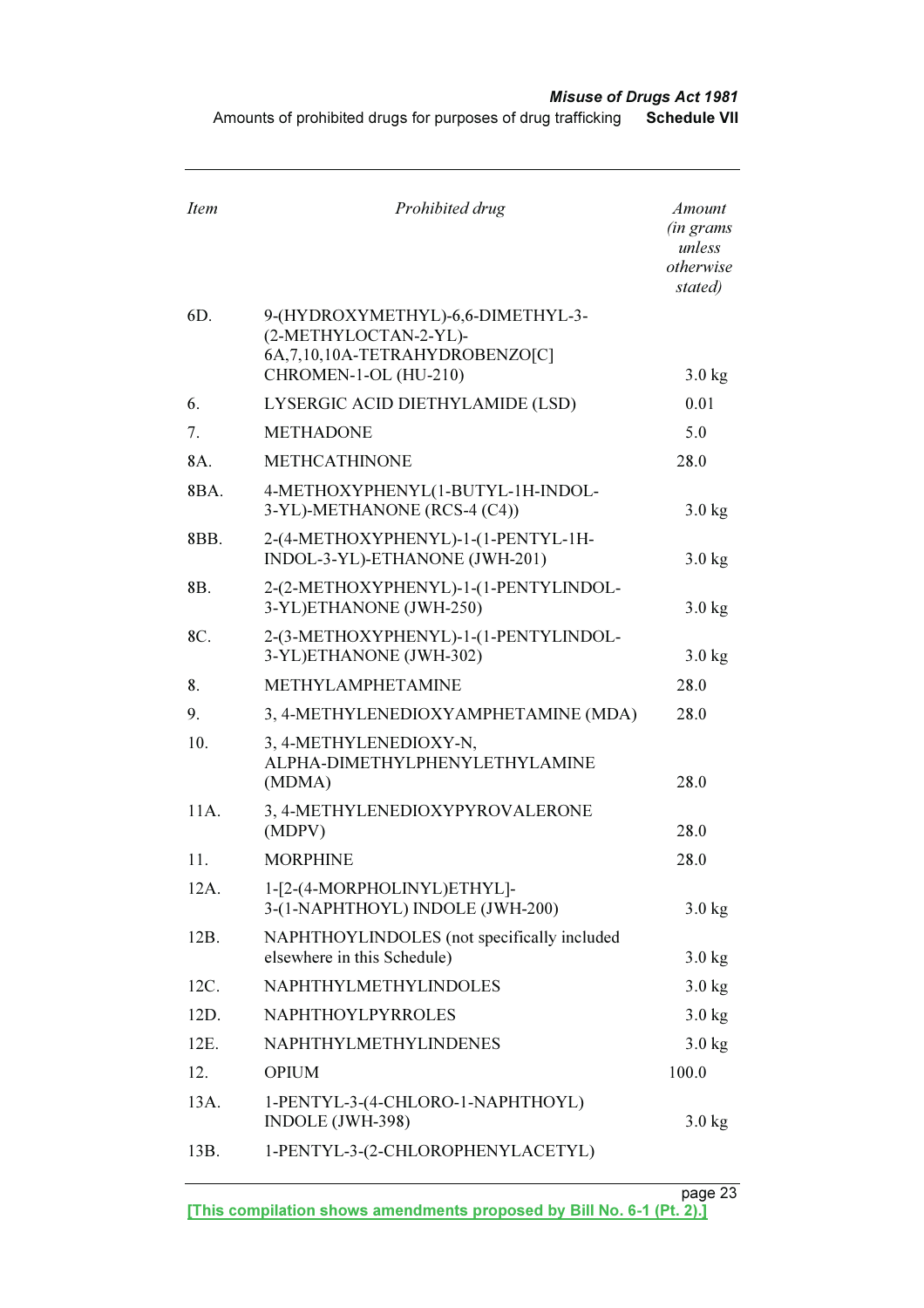30 Oct 2012 p. 5196.]

Misuse of Drugs Act 1981 Schedule VII Amounts of prohibited drugs for purposes of drug trafficking

| <b>Item</b> | Prohibited drug                                                                                                                                                                                             | <b>Amount</b><br><i>(in grams</i><br>unless<br>otherwise<br>stated) |
|-------------|-------------------------------------------------------------------------------------------------------------------------------------------------------------------------------------------------------------|---------------------------------------------------------------------|
|             | INDOLE (JWH-203)                                                                                                                                                                                            | $3.0$ kg                                                            |
| 13C.        | 1-PENTYL-3-(4-ETHYL-1-NAPHTHOYL)<br>INDOLE (JWH-210)                                                                                                                                                        | $3.0$ kg                                                            |
| 13D.        | 1-PENTYL-3-[(4-METHOXY)-BENZOYL]<br><b>INDOLE</b> (RCS-4)                                                                                                                                                   | $3.0$ kg                                                            |
| 13E.        | 1-PENTYL-3-(4-METHOXY-1-NAPHTHOYL)<br>INDOLE (JWH-081)                                                                                                                                                      | $3.0$ kg                                                            |
| 13.         | 1-PENTYL-3-(1-NAPHTHOYL) INDOLE<br>$(JWH-018)$                                                                                                                                                              | $3.0$ kg                                                            |
| 14.         | 1-PENTYL-3-(4-METHYL-1-NAPHTHOYL)<br>INDOLE (JWH-122)                                                                                                                                                       | $3.0$ kg                                                            |
| 15A.        | PHENYLACETYLINDOLES (not specifically<br>included elsewhere in this Schedule)                                                                                                                               | $3.0$ kg                                                            |
| 15.         | <b>PRAVADOLINE (WIN 48098)</b>                                                                                                                                                                              | $3.0$ kg                                                            |
| 16.         | 1-PROPYL-2-METHYL-3-(1-NAPHTHOYL)<br>INDOLE (JWH-015)                                                                                                                                                       | $3.0$ kg                                                            |
|             | [Schedule VII inserted by No. 50 of 1990 s. 6; amended in Gazette<br>29 Nov 1991 p. 6041; 22 Mar 1994 p. 1245; 29 Apr 2011 p. 1533-4;<br>1 Jul 2011 p. 2744-5; 11 Oct 2011 p. 4319-20; 13 Apr 2012 p. 1665; |                                                                     |

page 24 [This compilation shows amendments proposed by Bill No. 6-1 (Pt. 2).]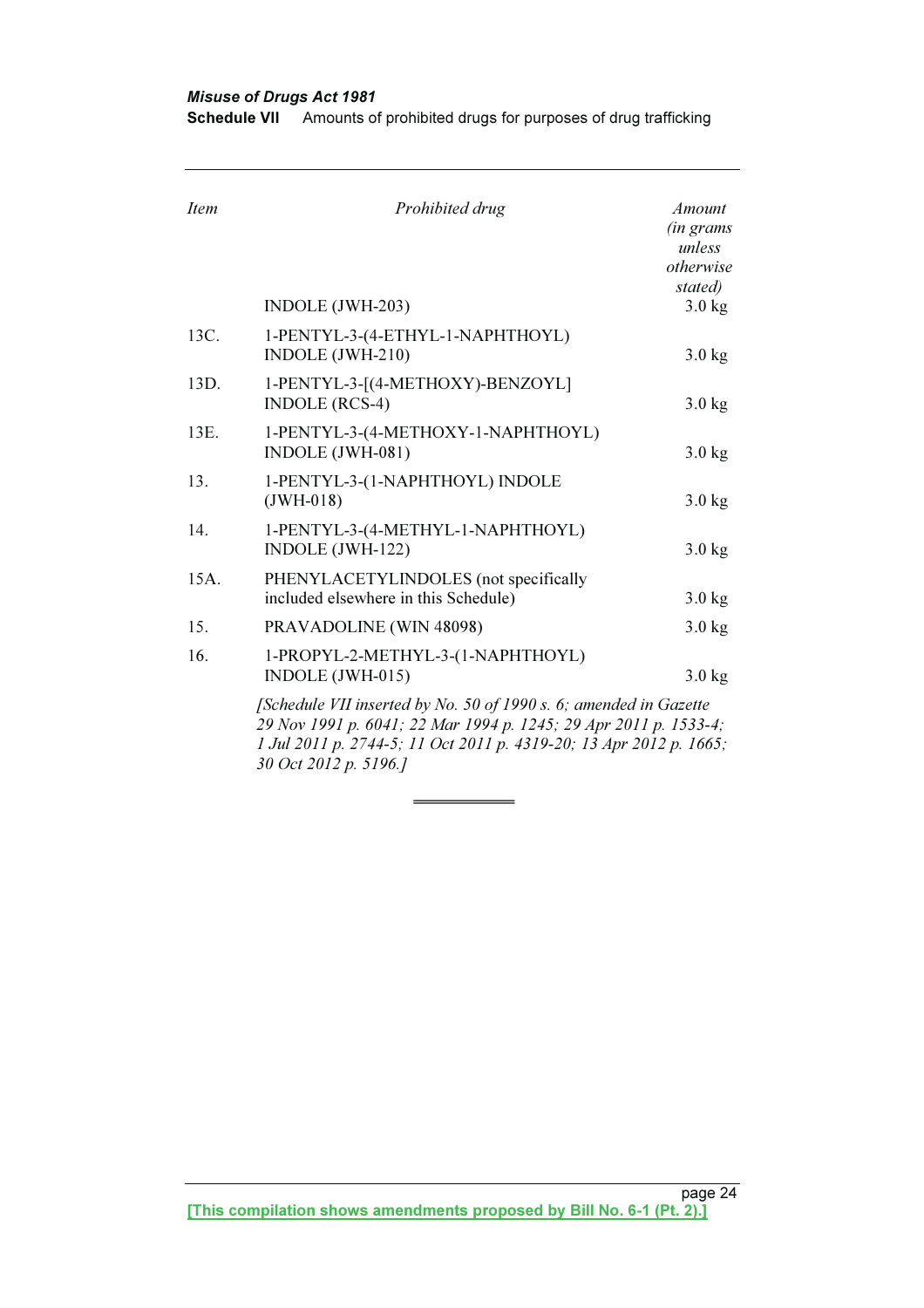#### **Notes**

1 This is a compilation of the Misuse of Drugs Act 1981 and includes the amendments made by the other written laws referred to in the following table <sup>1a</sup>. The table also contains information about any reprint.

#### Compilation table

| <b>Short title</b>                                                                                     | <b>Number</b><br>and year | Assent      | Commencement                                                                                                        |
|--------------------------------------------------------------------------------------------------------|---------------------------|-------------|---------------------------------------------------------------------------------------------------------------------|
| Misuse of Drugs Act 1981                                                                               | 66 of 1981                | 23 Oct 1981 | 1 Sep 1982 (see s. 2 and<br>Gazette 20 Aug 1982 p. 3250)                                                            |
| Misuse of Drugs (Amounts of Prohibited Drugs)<br>Order 1990 published in Gazette 30 Nov 1990 p. 5937   |                           |             | 30 Nov 1990                                                                                                         |
| Misuse of Drugs<br>Amendment Act 1990                                                                  | 50 of 1990                | 4 Dec 1990  | 4 Dec 1990 (see s. 2)                                                                                               |
| Conservation and Land<br>Management Amendment<br>Act 1991 s. 57                                        | 20 of 1991                | 25 Jun 1991 | 23 Aug 1991 (see s. 2 and<br>Gazette 23 Aug 1991 p. 4353)                                                           |
| Misuse of Drugs (Amounts of Prohibited Drugs)<br>Order 1991 published in Gazette 29 Nov 1991 p. 6040-1 | 29 Nov 1991               |             |                                                                                                                     |
| Misuse of Drugs (Amounts of Prohibited Drugs)<br>Order 1994 published in Gazette 22 Mar 1994 p. 1245   |                           |             | 22 Mar 1994                                                                                                         |
| Poisons Amendment<br><i>Act 1994 s.</i> 11                                                             | 12 of 1994                | 15 Apr 1994 | 27 May 1994 (see s. 2 and<br>Gazette 27 May 1994 p. 2205)                                                           |
| Acts Amendment (Public<br>Sector Management)<br>Act 1994 s. 3(2)                                       | 32 of 1994                | 29 Jun 1994 | 1 Oct 1994 (see s. 2 and<br>Gazette 30 Sep 1994 p. 4948)                                                            |
| Statutes (Repeals and<br>Minor Amendments)<br>Act 1994 s. 4                                            | 73 of 1994                | 9 Dec 1994  | 9 Dec 1994 (see s. 2)                                                                                               |
| Acts Amendment (Fines,<br>Penalties and<br><b>Infringement Notices</b> )<br>Act 1994 Pt. 15            | 92 of 1994                | 23 Dec 1994 | 1 Jan 1995 (see s. $2(1)$ and<br>Gazette 30 Dec 1994 p. 7211)                                                       |
| Misuse of Drugs<br>Amendment Act 1995 <sup>3</sup>                                                     | 44 of 1995                | 18 Oct 1995 | s. 1 and 2: 18 Oct 1995;<br>Act other than s. 1 and 2:<br>16 Aug 1996 (see s. 2 and<br>Gazette 16 Aug 1996 p. 4007) |
| Poisons Amendment<br>Act 1995 s. 43                                                                    | 48 of 1995                | 6 Nov 1995  | 20 Mar 1996 (see s. 2 and<br>Gazette 19 Mar 1996 p. 1203)                                                           |
| above)                                                                                                 |                           |             | Reprint of the Misuse of Drugs Act 1981 as at 11 Nov 1996 (includes amendments listed                               |
| Misuse of Drugs<br>Amendment Act 1998                                                                  | 3 of 1998                 | 26 Mar 1998 | 26 Mar 1998 (see s. 2)                                                                                              |
| Statutes (Repeals and<br>Minor Amendments)<br>Act 2000 s. 27                                           | 24 of 2000                | 4 Jul 2000  | 4 Jul 2000 (see s. 2)                                                                                               |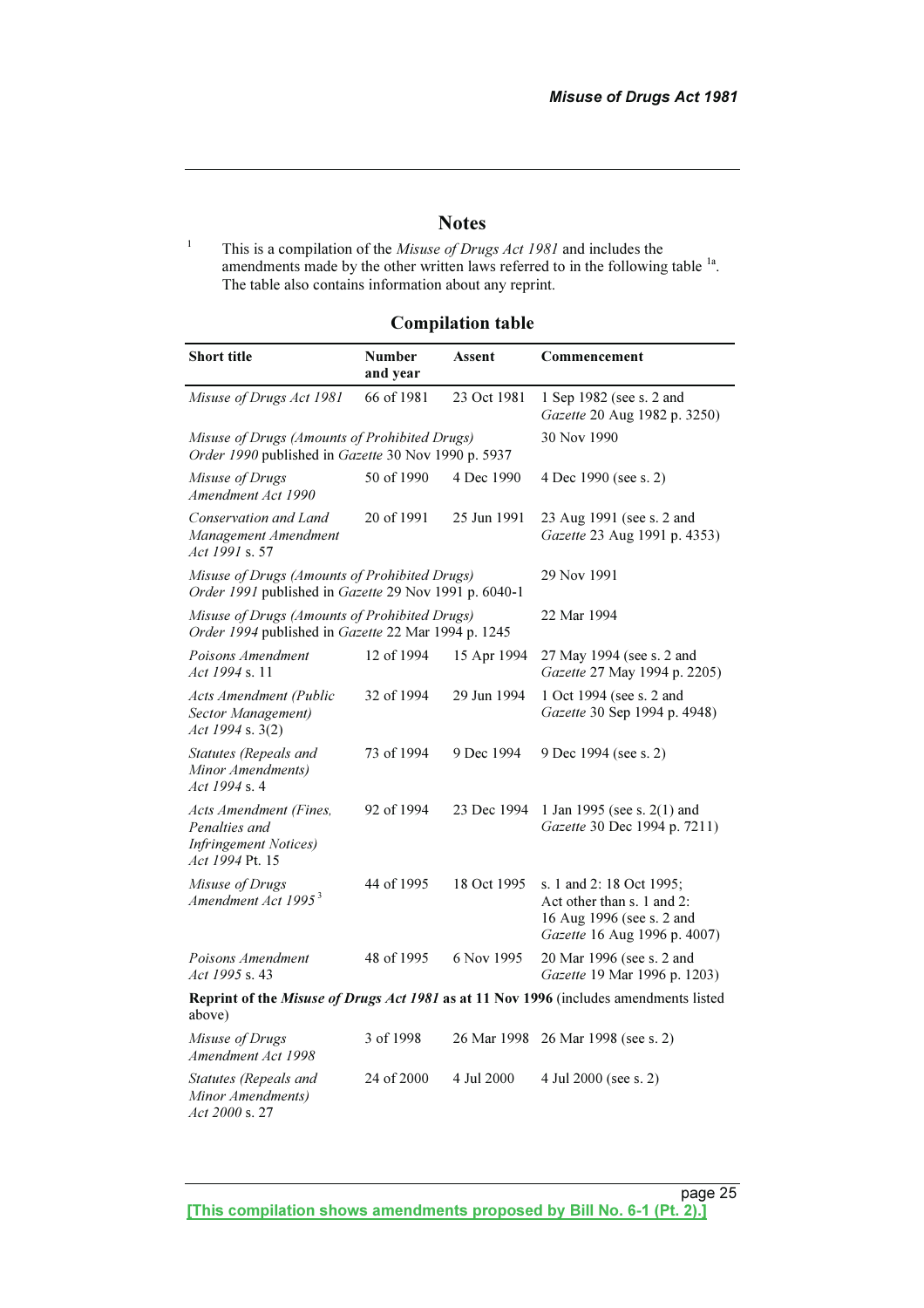| <b>Short title</b>                                                                                  | <b>Number</b><br>and year                                                                                   | Assent      | Commencement                                                                                                        |  |  |
|-----------------------------------------------------------------------------------------------------|-------------------------------------------------------------------------------------------------------------|-------------|---------------------------------------------------------------------------------------------------------------------|--|--|
| Criminal Property<br>Confiscation<br>(Consequential<br><i>Provisions) Act</i> 2000 s. $5^4$         | 69 of 2000                                                                                                  | 6 Dec 2000  | 1 Jan 2001 (see s. 2 and<br>Gazette 29 Dec 2000 p. 7903)                                                            |  |  |
| above)                                                                                              |                                                                                                             |             | Reprint of the Misuse of Drugs Act 1981 as at 11 Jan 2002 (includes amendments listed                               |  |  |
| Nurses Amendment<br>Act 2003 Pt. 3 Div. 2                                                           | 9 of 2003                                                                                                   | 9 Apr 2003  | 9 Apr 2003 (see s. 2)                                                                                               |  |  |
| Cannabis Control Act 2003<br>Pt. 5                                                                  | 52 of 2003                                                                                                  | 1 Oct 2003  | 22 Mar 2004 (see s. 2 and<br>Gazette 9 Mar 2004 p. 733)                                                             |  |  |
| Industrial Hemp Act 2004<br>Pt. 7                                                                   | 1 of 2004                                                                                                   | 12 Mar 2004 | 19 May 2004 (see s. 2 and<br>Gazette 18 May 2004 p. 1561)                                                           |  |  |
| Criminal Code Amendment<br>Act 2004 s. 58                                                           | 4 of 2004                                                                                                   | 23 Apr 2004 | 21 May 2004 (see s. 2)                                                                                              |  |  |
| Courts Legislation<br>Amendment and Repeal<br>Act 2004 s. 141                                       | 59 of 2004                                                                                                  | 23 Nov 2004 | 1 May 2005 (see s. 2 and<br>Gazette 31 Dec 2004 p. 7128)                                                            |  |  |
| Misuse of Drugs<br>Amendment Act 2004                                                               | 62 of 2004                                                                                                  | 24 Nov 2004 | s. 1 and 2: 24 Nov 2004;<br>Act other than s. 1 and 2:<br>1 Jan 2005 (see s. 2 and Gazette<br>10 Dec 2004 p. 5965)  |  |  |
| Criminal Procedure and<br>Appeals (Consequential and<br>Other Provisions) Act 2004<br>s. 82         | 84 of 2004                                                                                                  | 16 Dec 2004 | 2 May 2005 (see s. 2 and<br>Gazette 31 Dec 2004 p. 7129<br>(correction in Gazette<br>7 Jan 2005 p. 53))             |  |  |
| above)                                                                                              |                                                                                                             |             | Reprint 3: The Misuse of Drugs Act 1981 as at 1 Jul 2005 (includes amendments listed                                |  |  |
| Machinery of Government<br>(Miscellaneous<br>Amendments) Act 2006<br>Pt. 14 Div. 2                  | 28 of 2006                                                                                                  | 26 Jun 2006 | 1 Jul 2006 (see s. 2 and Gazette<br>27 Jun 2006 p. 2347)                                                            |  |  |
| Misuse of Drugs<br>Amendment Act 2006                                                               | 40 of 2006                                                                                                  | 22 Sep 2006 | s. 1 and 2: 22 Sep 2006;<br>Act other than s. 1 and 2:<br>28 Apr 2007 (see s. 2 and<br>Gazette 27 Apr 2007 p. 1775) |  |  |
| Nurses and Midwives<br>Act 2006 Sch. 3 cl. 15                                                       | 50 of 2006                                                                                                  | 6 Oct 2006  | 19 Sep 2007 (see s. 2 and<br>Gazette 18 Sep 2007 p. 4711)                                                           |  |  |
| Misuse of Drugs (Amounts of Prohibited Drugs)<br>Order 2007 published in Gazette 7 Dec 2007 p. 5985 | cl. 1 and 2: 7 Dec 2007<br>(see cl. $2(a)$ );<br>Order other than cl. 1 and 2:<br>8 Dec 2007 (see cl. 2(b)) |             |                                                                                                                     |  |  |
| above)                                                                                              |                                                                                                             |             | Reprint 4: The Misuse of Drugs Act 1981 as at 29 Feb 2008 (includes amendments listed                               |  |  |
| <b>Medical Practitioners</b><br>Act 2008 Sch. 3 cl. 37                                              | 22 of 2008                                                                                                  | 27 May 2008 | 1 Dec 2008 (see s. 2 and<br>Gazette 25 Nov 2008 p. 4989)                                                            |  |  |
| Police Amendment<br>Act 2009 s. 21                                                                  | 42 of 2009                                                                                                  | 3 Dec 2009  | 13 Mar 2010 (see s. 2(b) and<br>Gazette 12 Mar 2010 p. 941)                                                         |  |  |

page 26 and 20 and 20 and 20 and 20 and 20 and 20 and 20 and 20 and 20 and 20 and 20 and 20 and 20 and 20 and [This compilation shows amendments proposed by Bill No. 6-1 (Pt. 2).]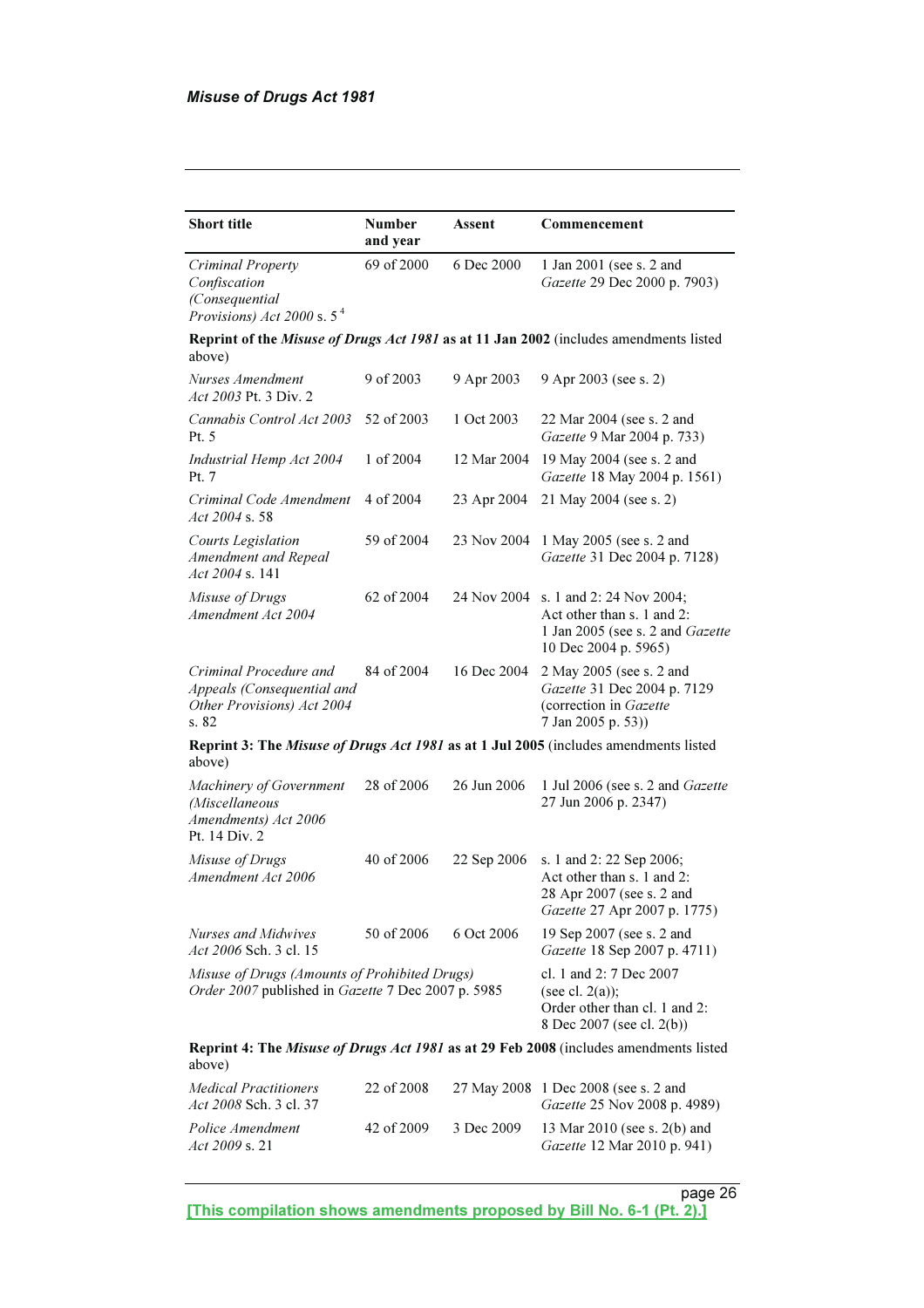| <b>Short title</b>                                                                                                 | <b>Number</b><br>and year                                                                                     | Assent      | Commencement                                                                                                                                                                                                                                 |
|--------------------------------------------------------------------------------------------------------------------|---------------------------------------------------------------------------------------------------------------|-------------|----------------------------------------------------------------------------------------------------------------------------------------------------------------------------------------------------------------------------------------------|
| Standardisation of<br>Formatting Act 2010 s. 4                                                                     | 19 of 2010                                                                                                    | 28 Jun 2010 | 11 Sep 2010 (see s. 2(b) and<br>Gazette 10 Sep 2010 p. 4341)                                                                                                                                                                                 |
| <b>Health Practitioner</b><br>Regulation National Law<br>(WA) Act 2010 Pt. 5<br>Div. 37                            | 35 of 2010                                                                                                    | 30 Aug 2010 | 18 Oct 2010 (see s. 2(b) and<br>Gazette 1 Oct 2010 p. 5075-6)                                                                                                                                                                                |
| Misuse of Drugs<br>Amendment Act 2010                                                                              | 44 of 2010                                                                                                    | 28 Oct 2010 | s. 1 and 2:28 Oct 2010<br>(see s. $2(a)$ );<br>s. 3, 4 and $7(3)$ and $(4)$ :<br>22 Jan 2011 (see s. 2(b) and<br>Gazette 21 Jan 2011 p. 157);<br>s. $5-7(1)$ and $(2)$ , $8-10$ :<br>9 Jul 2011 (see 2(b) and<br>Gazette 8 Jul 2011 p. 2895) |
| Cannabis Law Reform<br>Act 2010 Pt. 3                                                                              | 45 of 2010                                                                                                    | 28 Oct 2010 | 1 Aug 2011 (see s. 2(b) and<br>Gazette 29 Jul 2011 p. 3127)                                                                                                                                                                                  |
| Misuse of Drugs<br>Amendment Act<br>(No. 2) 2010 Pt. 2                                                             | 50 of 2010                                                                                                    | 24 Nov 2010 | 25 Nov 2010 (see s. $2(b)$ )                                                                                                                                                                                                                 |
| Misuse of Drugs (Numbers of Cannabis Plants)<br>Order 2010 published in Gazette 15 Apr 2011 p. 1425-6              | cl. 1 and 2: 15 Apr 2011<br>(see cl. $2(a)$ );<br>Order other than cl. 1 and 2:<br>16 Apr 2011 (see cl. 2(b)) |             |                                                                                                                                                                                                                                              |
| Misuse of Drugs (Amounts of Prohibited Drugs)<br>Order 2011 published in Gazette 29 Apr 2011 p. 1532-4             | cl. 1 and 2: 29 Apr 2011<br>(see cl. $2(a)$ );<br>Order other than cl. 1 and 2:<br>30 Apr 2011 (see cl. 2(b)) |             |                                                                                                                                                                                                                                              |
| Misuse of Drugs (Amounts of Prohibited Drugs) Order<br>(No. 2) 2011 published in Gazette 1 Jul 2011 p. 2742-5      | cl. 1 and 2: 1 Jul 2011<br>(see cl. $2(a)$ );<br>Order other than cl. 1 and 2:<br>2 Jul 2011 (see cl. 2(b))   |             |                                                                                                                                                                                                                                              |
| above)                                                                                                             |                                                                                                               |             | Reprint 5: The Misuse of Drugs Act 1981 as at 16 Sep 2011 (includes amendments listed                                                                                                                                                        |
| Misuse of Drugs (Amounts of Prohibited Drugs) Order<br>(No. 3) 2011 published in Gazette 11 Oct 2011<br>p. 4316-20 |                                                                                                               |             | cl. 1 and 2: 11 Oct 2011<br>(see cl. $2(a)$ );<br>Order other than cl. 1 and 2:<br>12 Oct 2011 (see cl. 2(b))                                                                                                                                |
| Misuse of Drugs<br>Amendment Act 2011 Pt. 2                                                                        | 56 of 2011                                                                                                    | 21 Nov 2011 | s. 3, 4 and 9: 24 Mar 2012<br>(see s. $2(b)$ and <i>Gazette</i><br>23 Mar 2012 p. 1363);<br>s. 5-8:30 Jan 2013 (see s. 2(b)<br>and Gazette 29 Jan 2013<br>p. $324-5)$                                                                        |
| Misuse of Drugs (Amounts of Prohibited Drugs)<br>Order 2012 published in Gazette 13 Apr 2012 p. 1664-5             |                                                                                                               |             | cl. 1 and 2: 13 Apr 2012<br>(see cl. $2(a)$ );<br>Order other than cl. 1 and 2:<br>14 Apr 2012 (see cl. 2(b))                                                                                                                                |

page 27 and 27 and 27 and 27 and 27 and 27 and 27 and 27 and 27 and 27 and 27 and 27 and 27 and 27 and 27 [This compilation shows amendments proposed by Bill No. 6-1 (Pt. 2).]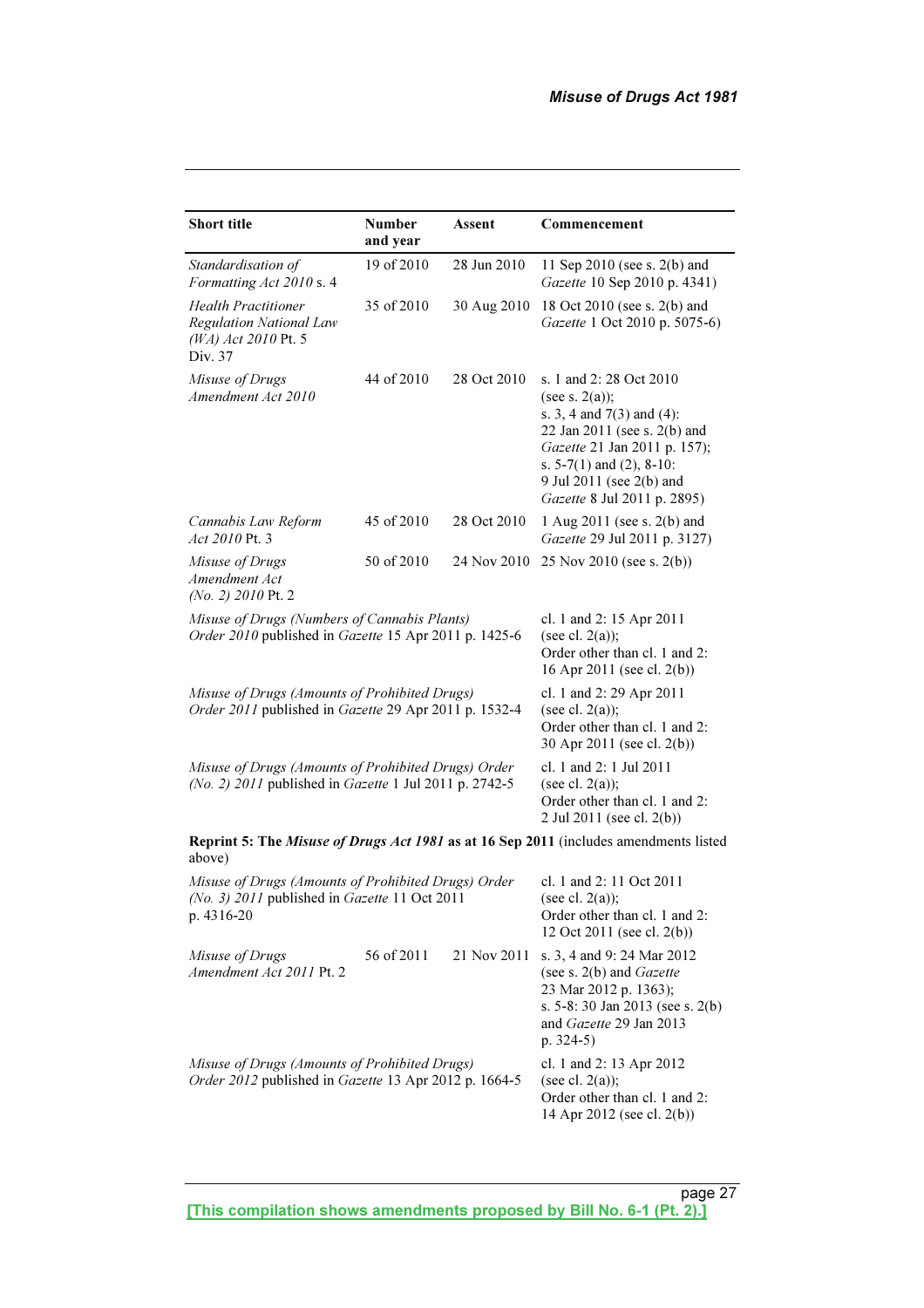| <b>Short title</b>                                                                                                                                          | <b>Number</b><br>and year      | Assent      | Commencement                                                                                                                                     |  |
|-------------------------------------------------------------------------------------------------------------------------------------------------------------|--------------------------------|-------------|--------------------------------------------------------------------------------------------------------------------------------------------------|--|
| Criminal Appeals<br>Amendment (Double<br>Jeopardy) Act 2012 s. 10                                                                                           | 9 of 2012                      |             | 21 May 2012 26 Sep 2012 (see s. 2(b) and<br>Gazette 25 Sep 2012 p. 4499)                                                                         |  |
| Misuse of Drugs (Amounts of Prohibited Drugs) Order<br>(No. 2) 2012 published in Gazette 30 Oct 2012 p. 5194-6                                              |                                |             | cl. 1 and 2:30 Oct 2012<br>(see cl. $2(a)$ );<br>Order other than cl. 1 and 2:<br>31 Oct 2012 (see cl. 2(b))                                     |  |
| Criminal Organisations<br>Control Act 2012 s. 179                                                                                                           | 49 of 2012                     | 29 Nov 2012 | 2 Nov 2013 (see s. 2(b) and<br>Gazette 1 Nov 2013 p. 4891)                                                                                       |  |
| Criminal Investigation<br>(Covert Powers) Act 2012<br>Pt. $9^5$                                                                                             | 55 of 2012                     | 3 Dec 2012  | 1 Mar 2013 (see s. 2(b) and<br>Gazette 25 Jan 2013 p. 271)                                                                                       |  |
| Reprint 6: The Misuse of Drugs Act 1981 as at 19 Apr 2013 (includes amendments listed<br>above except those in the Criminal Organisations Control Act 2012) |                                |             |                                                                                                                                                  |  |
| <i>Medicines and Poisons</i><br>Act 2014 Pt. 11 Div. 3                                                                                                      | 13 of 2014                     | 2 Jul 2014  | 30 Jan 2017 (see s. 2(b) and<br>Gazette 17 Jan 2017 p. 403)                                                                                      |  |
| Misuse of Drugs<br>Amendment (Psychoactive<br>Substances) Act 2015                                                                                          | 29 of 2015                     | 21 Oct 2015 | s. 1 and 2: 21 Oct 2015<br>(see s. $2(a)$ );<br>Act other than s. 1 and 2:<br>18 Nov 2015 (see s. 2(b) and<br>Gazette 17 Nov 2015<br>$p.4693-4)$ |  |
| <b>Public Health</b><br>(Consequential<br>Provisions) Act 2016<br>s. 101                                                                                    | 19 of 2016                     | 25 Jul 2016 | 24 Jan 2017 (see s. 2(1)(c) and<br>Gazette 10 Jan 2017 p. 165)                                                                                   |  |
| Misuse of Drugs<br>Amendment (Search<br>Powers) Act 2016                                                                                                    | 47 of 2016                     | 28 Nov 2016 | s. 1 and 2:28 Nov 2016 (see<br>s. $2(a)$ ;<br>Act other than s. 1 and 2:<br>14 Jan 2017 (see s. 2(b) and<br>Gazette 13 Jan 2017 p. 337)          |  |
| <b>Misuse of Drugs</b><br><b>Amendment</b><br>(Methylamphetamine<br>Offences) Bill 2017 Pt. 2                                                               | <b>Current Bill</b><br>No. 6-1 |             |                                                                                                                                                  |  |

<sup>1a</sup> On the date as at which this compilation was prepared, provisions referred to in the following table had not come into operation and were therefore not included in this compilation. For the text of the provisions see the endnotes referred to in the table.

| Provisions that have not come into operation |  |  |  |  |
|----------------------------------------------|--|--|--|--|
|----------------------------------------------|--|--|--|--|

| <b>Short title</b>                                                           | <b>Number</b><br>and year | Assent      | Commencement                          |
|------------------------------------------------------------------------------|---------------------------|-------------|---------------------------------------|
| Public Health<br>(Consequential)<br>Provisions) Act 2016<br>Pt. 5 Div. $167$ | 19 of 2016                | 25 Jul 2016 | To be proclaimed (see<br>s. $2(1)(c)$ |

page 28 and 20 and 20 and 20 and 20 and 20 and 20 and 20 and 20 and 20 and 20 and 20 and 20 and 20 and 20 and [This compilation shows amendments proposed by Bill No. 6-1 (Pt. 2).]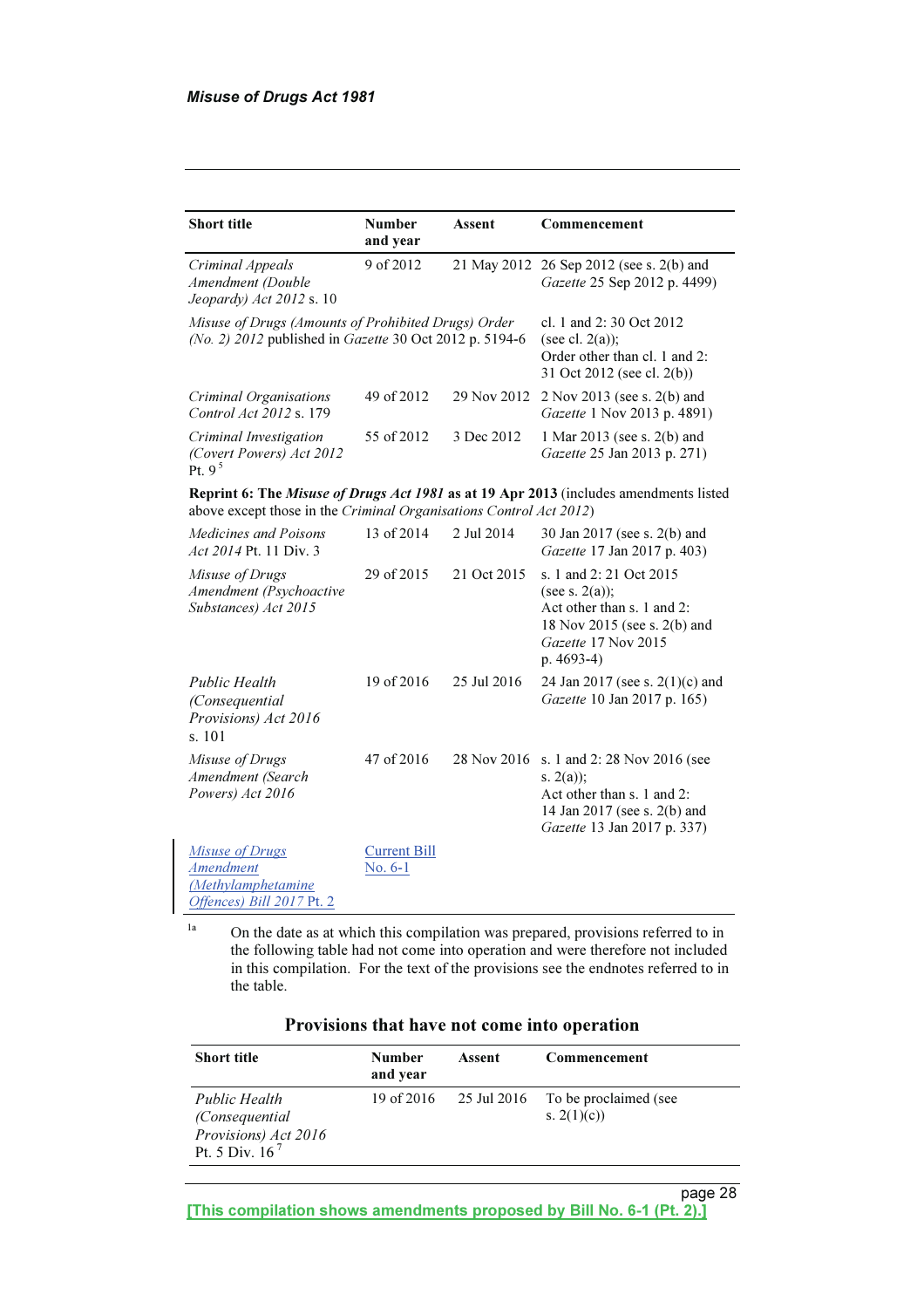- 2 This provision was renumbered under the *Reprints Act 1984* s.  $7(5)(c)(ii)$ .
- 3 The Misuse of Drugs Amendment Act 1995 s. 16 is a transitional provision that is of no further effect.
- 4 The Criminal Property Confiscation (Consequential Provisions) Act 2000 s. 3 and 6-11 are savings and transitional provisions.
- 5 The Criminal Investigation (Covert Powers) Act 2012 s. 108 and 109 read as follows:

108. Term used: commencement day

 In this Part commencement day means the day on which this Part comes into operation.

109. Savings provision relating to Misuse of Drugs Act 1981

 $(1)$  In this section former authorisation means an authorisation under the Misuse of Drugs Act 1981 section 31(1) as in force immediately before the day on which Part 9 comes into operation.

- (2) A former authorisation in force immediately before the commencement day, is, on and after the commencement day, to be taken to be an authority as defined in section 5 granted on the commencement day and Part 2 applies, with any necessary modifications, to that authority.
- 6 Footnote not applicable.
- 7 On the date as at which this compilation was prepared, the Public Health (Consequential Provisions) Act 2016 Pt. 5 Div. 16 had not come into operation. It reads as follows:

#### Part 5 — Other Acts amended

#### Division 16 — Misuse of Drugs Act 1981 amended

#### 311. Act amended

This Division amends the Misuse of Drugs Act 1981.

#### 312. Section 3 amended

In section  $3(1)$  delete the definition of *analyst* and insert:

analyst means a person who —

- (a) holds a science degree in, or to a major extent in, chemistry awarded by —
	- (i) a university in Australia; or
	- (ii) a prescribed university;
	- and
- (b) has had not less than 2 years' practical experience in the chemical analysis of drugs;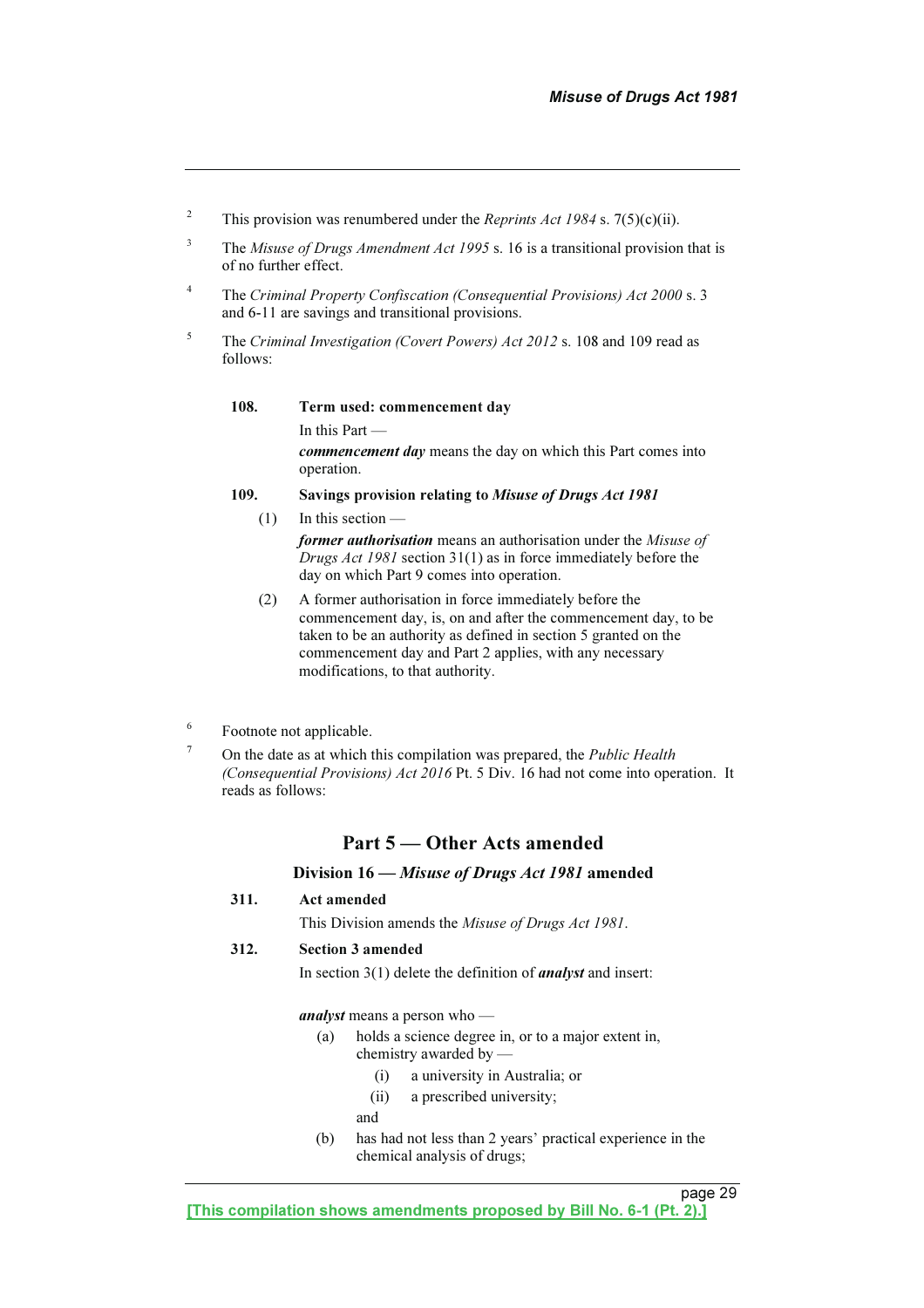#### 313. Section 38D amended

- (1) Delete section 38D(1) and insert:
- $(1)$  In this section CEO (Health) has the meaning given to CEO by the Health Legislation Administration Act 1984 section 3; Chief Health Officer has the meaning given in the Public Health Act 2016 section 4(1); needle and syringe programme means a needle and syringe programme (as defined in the Public Health Act 2016 section 4(1)) approved under that Act.
- (2) After section 38D(2) insert:
- (3) In any proceedings under this Act, production of a certificate purporting to be signed by the Chief Health Officer and stating that on any date or during any period a specified needle and syringe programme was approved under the *Public Health* Act 2016 is, without proof of the signature of the Chief Health Officer, sufficient evidence of the facts stated in the certificate.

 Note: The heading to amended section 38D is to read: Evidence of contents of standard and approval

#### 314. Part VII Division 3 inserted

After Part VII Division 2 insert:

# Division 3 — Provisions for *Public Health (Consequential Provisions*) Act 2016

#### Provisions) Act 2016 49. Transitional provision for registered analysts

- (1) Despite the replacement, by the Public Health (Consequential Provisions) Act 2016 section 312 (section 312), of the definition of *analyst* in section  $3(1)$ , any person who, immediately before section 312 comes into operation, is an approved analyst under a declaration made under section 3A continues to be an approved analyst under and subject to section 3A.
- (2) A thing done or omitted to be done under this Act by, to or in relation to an analyst (as defined in section 3(1) as in force immediately before section 312 comes into operation) has the same effect on and after the day on which section 312 comes into operation, to the extent that it has any force or significance on or after that day, as if the thing had been done or omitted by, to or in relation to an analyst as defined in section 3(1) after section 312 comes into operation.